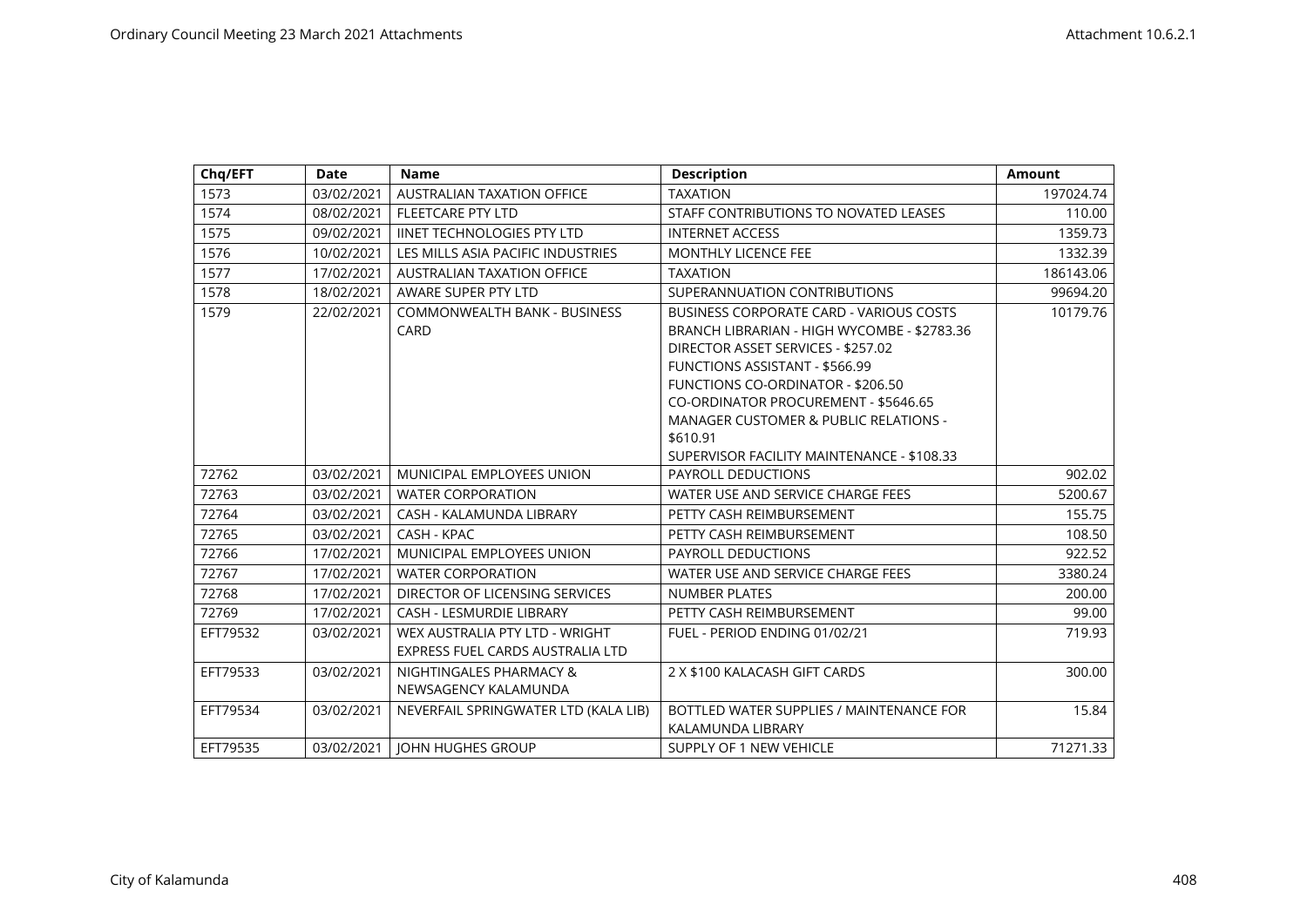| Chq/EFT  | <b>Date</b> | <b>Name</b>                                                   | <b>Description</b>                                                                         | <b>Amount</b> |
|----------|-------------|---------------------------------------------------------------|--------------------------------------------------------------------------------------------|---------------|
| EFT79536 | 03/02/2021  | VIP CARPET AND UPHOLSTERY CLEANING<br><b>SERVICE</b>          | CARPET CLEANING AT VARIOUS LOCATIONS                                                       | 1425.00       |
| EFT79537 | 03/02/2021  | FOCUS CONSULTING WA PTY LTD                                   | ELECTRICAL CONSULTING SERVICES - ELECTRICAL<br>DESIGN OF CARPARK LIGHTING - KOSTERA OVAL   | 4180.00       |
| EFT79538 | 03/02/2021  | <b>KATE HOLTUM</b>                                            | REFUND AS FEE CHARGED TWICE - MEMBER #<br>27755                                            | 66.00         |
| EFT79539 | 03/02/2021  | <b>MIKE CABAN</b>                                             | HWRC MEMBERSHIP REFINDED DUE TO COVID,<br>GYM NOT OPEN SINCE MARCH 2020 - MEMBER #<br>5552 | 249.50        |
| EFT79540 | 03/02/2021  | JOHN DAVID JEFFREYS                                           | <b>FOOTPATH DEPOSIT REFUND</b>                                                             | 1500.00       |
| EFT79541 | 03/02/2021  | <b>ALAN MALCOLM</b>                                           | <b>BOND REFUND</b>                                                                         | 600.00        |
| EFT79542 | 03/02/2021  | <b>AUSTRALIAN SERVICES UNION</b>                              | PAYROLL DEDUCTIONS                                                                         | 71.70         |
| EFT79543 | 03/02/2021  | CITY OF KALAMUNDA STAFF SOCIAL CLUB                           | <b>PAYROLL DEDUCTIONS</b>                                                                  | 152.00        |
| EFT79544 | 03/02/2021  | <b>AUSTRALIA POST</b>                                         | POSTAL EXPENSES FEES                                                                       | 7099.94       |
| EFT79545 | 03/02/2021  | <b>BUNNINGS BUILDING SUPPLIES</b>                             | HARDWARE SUPPLIES FOR VARIOUS LOCATIONS                                                    | 572.23        |
| EFT79546 | 03/02/2021  | LANDGATE                                                      | LAND ENQUIRIES FOR VARIOUS LOCATIONS                                                       | 80.10         |
| EFT79547 | 03/02/2021  | KALAMUNDA VETERINARY CLINIC                                   | <b>VARIOUS VETERINARY FEES</b>                                                             | 100.00        |
| EFT79548 | 03/02/2021  | KALAMUNDA TOYOTA                                              | PLANT / VEHICLE PARTS                                                                      | 165.63        |
| EFT79549 | 03/02/2021  | <b>KOSTERA'S TYRE SERVICE</b>                                 | PLANT / VEHICLE PARTS                                                                      | 1194.50       |
| EFT79550 | 03/02/2021  | <b>MAXWELL ROBINSON &amp; PHELPS PEST</b><br>MANAGEMENT (MRP) | QUARTERLEY SENTRICON MONITORING AT 88 HALE<br><b>ROAD FORRESTFIELD</b>                     | 660.00        |
| EFT79551 | 03/02/2021  | <b>MCLEODS BARRISTERS &amp; SOLICITORS</b>                    | <b>BUSINESS UNIT NUMBER:</b><br><b>LEGAL EXPENSES - REF</b><br>#                           | 1034.35       |
| EFT79552 | 03/02/2021  | <b>TELSTRA CORPORATION</b>                                    | <b>TELEPHONE / INTERNET EXPENSES</b>                                                       | 31275.54      |
| EFT79553 | 03/02/2021  | WALKERS HARDWARE (MITRE 10)                                   | <b>HARDWARE SUPPLIES</b>                                                                   | 98.33         |
| EFT79554 | 03/02/2021  | MCKAY EARTHMOVING PTY LTD                                     | PLANT EQUIPMENT AND OPERATOR HIRE FOR<br><b>VARIOUS LOCATIONS</b>                          | 2717.00       |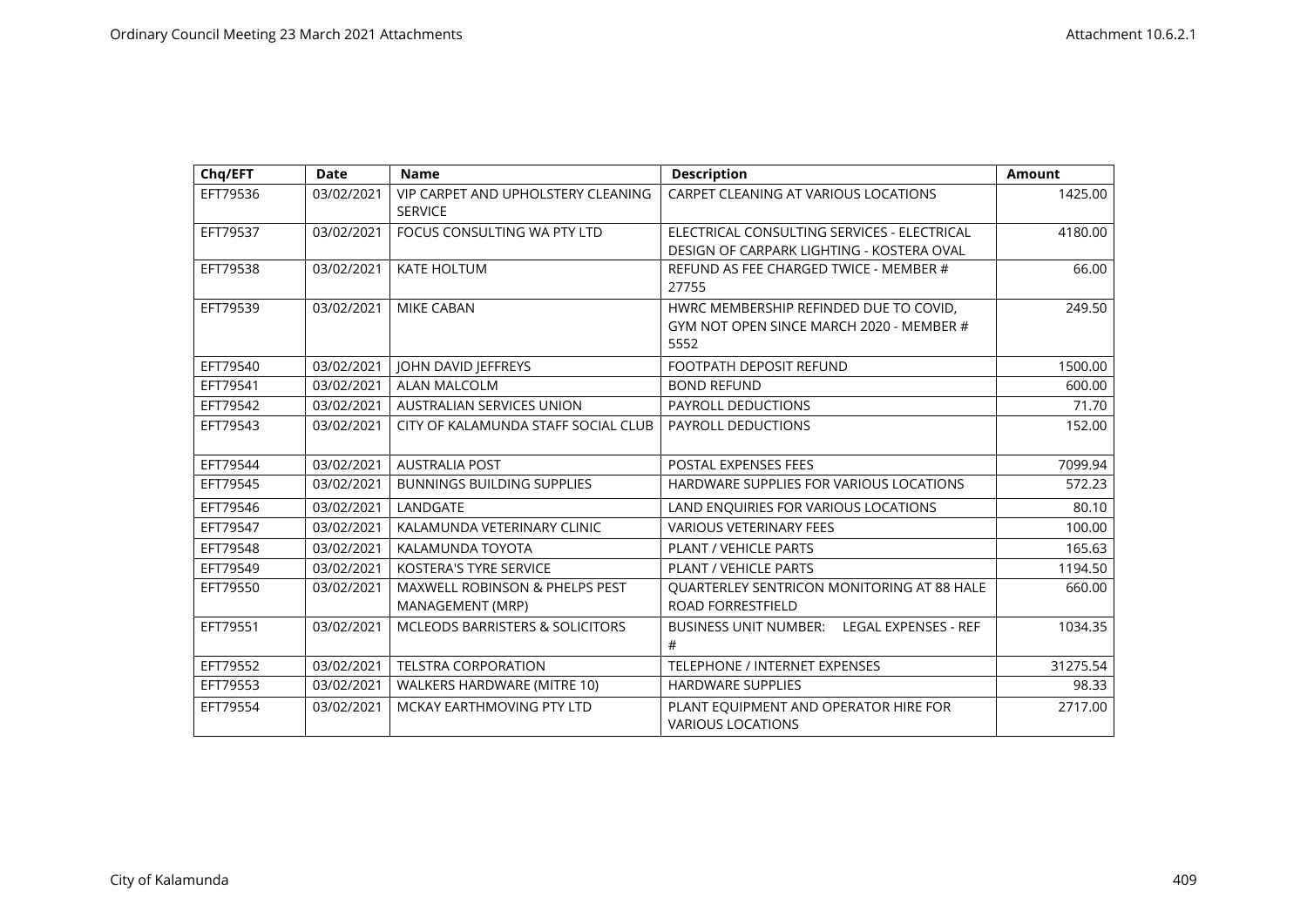| Chq/EFT  | <b>Date</b> | <b>Name</b>                                           | <b>Description</b>                                                                                                                                                   | <b>Amount</b> |
|----------|-------------|-------------------------------------------------------|----------------------------------------------------------------------------------------------------------------------------------------------------------------------|---------------|
| EFT79555 | 03/02/2021  | ZIPFORM PTY LTD                                       | PREPARATION AND PRINTING OF 4TH AND FINAL<br>RATES INSTALMENT NOTICE FOR 20/21                                                                                       | 3316.38       |
| EFT79556 | 03/02/2021  | <b>JASON SIGNMAKERS</b>                               | <b>SIGNAGE SUPPLIES</b>                                                                                                                                              | 158.62        |
| EFT79557 | 03/02/2021  | <b>FASTA COURIERS</b>                                 | <b>COURIER FEES</b>                                                                                                                                                  | 134.12        |
| EFT79558 | 03/02/2021  | <b>BCITF</b>                                          | LEVY FEE - DECEMBER 2020                                                                                                                                             | 8584.42       |
| EFT79559 | 03/02/2021  | BRADOCK PODIATRY SERVICES PTY LTD                     | PODIATRY SERVICES AT JACK HEALEY CENTRE                                                                                                                              | 494.71        |
| EFT79560 | 03/02/2021  | <b>LINDLEY CONTRACTING</b>                            | PLUMBING REPAIRS / MAINTENANCE FOR VARIOUS<br><b>LOCATIONS</b>                                                                                                       | 6507.60       |
| EFT79561 | 03/02/2021  | KALA BOB KATS PTY LTD                                 | PLANT EQUIPMENT AND OPERATOR HIRE FOR<br><b>VARIOUS LOCATIONS</b>                                                                                                    | 4812.50       |
| EFT79562 | 03/02/2021  | <b>SYNERGY</b>                                        | <b>POWER CHARGES</b>                                                                                                                                                 | 9948.19       |
| EFT79563 | 03/02/2021  | <b>ALINTA ENERGY</b>                                  | <b>GAS CHARGES</b>                                                                                                                                                   | 1640.70       |
| EFT79564 | 03/02/2021  | <b>GRONBEK SECURITY</b>                               | SECURITY KEY SERVICES TO VARIOUS LOCATIONS                                                                                                                           | 22.50         |
| EFT79565 | 03/02/2021  | <b>GRIMES CONTRACTING PTY LTD</b>                     | <b>CONTRACTOR BUILDING MAINTENANCE FOR</b><br>VARIOUS BUILDINGS & REPAIR RAILING AT RAY<br>OWEN & INSTALLATION OF PICNIC SETTINGS &<br>BENCHES AT ELMORE WAY RESERVE | 3251.10       |
| EFT79566 | 03/02/2021  | <b>BGC ASPHALT</b>                                    | ROAD MATERIALS FOR VARIOUS LOCATIONS                                                                                                                                 | 413.06        |
| EFT79567 | 03/02/2021  | <b>WESTSIDE FIRE SERVICES</b>                         | TESTING AND INSPECTION OF FIRE EQUIPMENT /<br><b>SUPPLIES</b>                                                                                                        | 6082.07       |
| EFT79568 | 03/02/2021  | MILPRO WA (INCORPORATING HILL TOP<br><b>TROPHIES)</b> | SUPPLY OF NAME BADGES FOR VARIOUS STAFF                                                                                                                              | 104.50        |
| EFT79569 | 03/02/2021  | MARKETFORCE PTY LTD                                   | ADVERTISING FOR VARIOUS JOBS / EVENTS                                                                                                                                | 458.54        |
| EFT79570 | 03/02/2021  | <b>LO-GO APPOINTMENTS</b>                             | HIRE OF TEMPORARY STAFF FOR DEPOT / ADMIN                                                                                                                            | 6085.73       |
| EFT79571 | 03/02/2021  | EASTERN HILLS SAWS AND MOWERS                         | <b>PLANT / VEHICLE PARTS</b>                                                                                                                                         | 247.50        |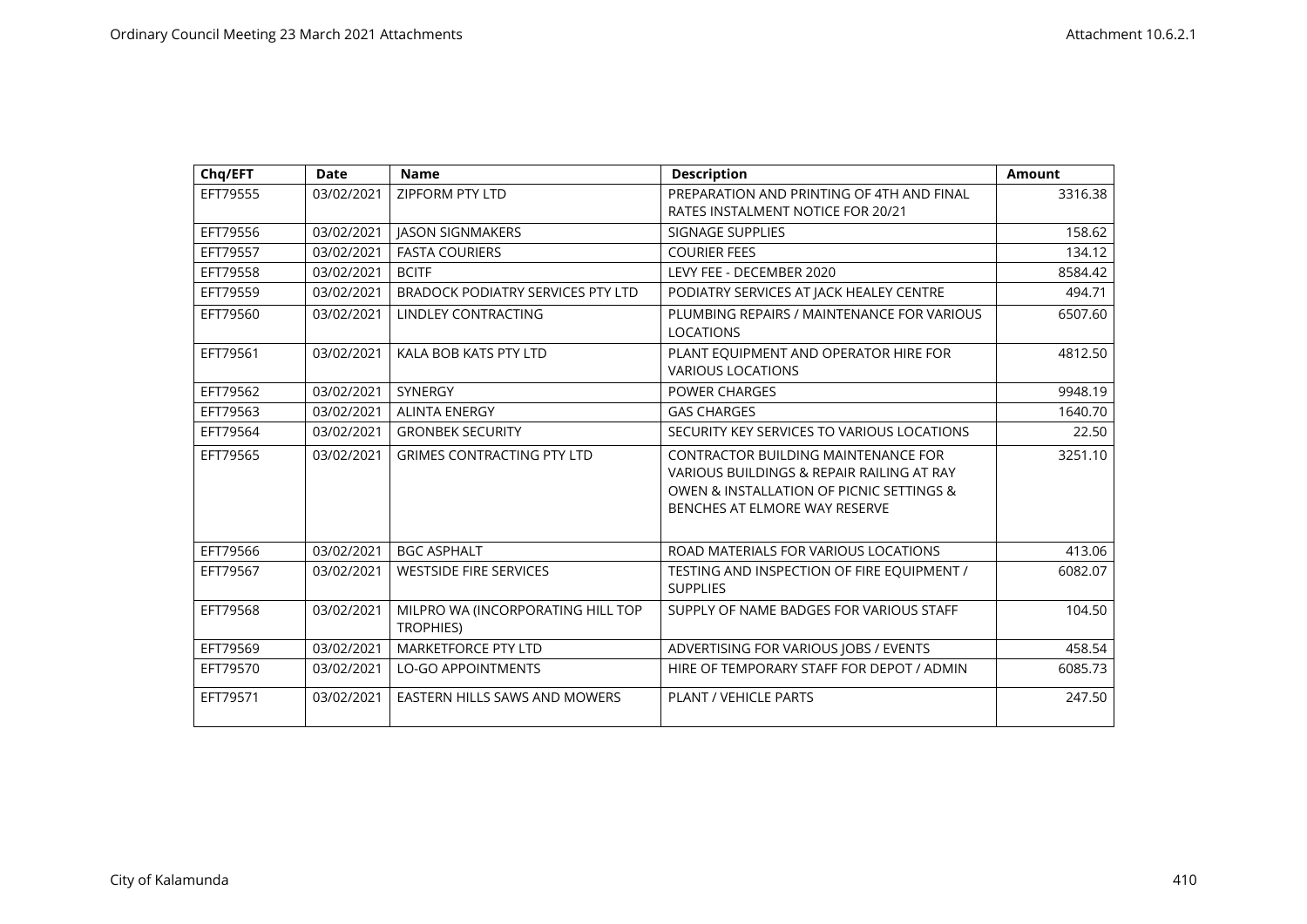| Chq/EFT  | <b>Date</b> | <b>Name</b>                                               | <b>Description</b>                                                                                                 | <b>Amount</b> |
|----------|-------------|-----------------------------------------------------------|--------------------------------------------------------------------------------------------------------------------|---------------|
| EFT79572 | 03/02/2021  | KALAMUNDA VOLUNTEER BUSHFIRE<br><b>BRIGADE</b>            | REIMBURSEMENT COSTS FOR VOLUNTEER<br><b>BUSHFIRE BRIGADE</b>                                                       | 1200.26       |
| EFT79573 | 03/02/2021  | OCE CORPORATE PTY LTD - OFFICE<br><b>CLEANING EXPERTS</b> | CLEANING SERVICES / CONSUMABLES FOR VARIOUS<br><b>LOCATIONS</b>                                                    | 32651.55      |
| EFT79574 | 03/02/2021  | <b>COMMISSIONER OF POLICE</b>                             | VOLUNTEER POLICE CHECKS FOR DECEMBER 2020                                                                          | 16.70         |
| EFT79575 | 03/02/2021  | <b>TOTAL EDEN PTY LTD</b>                                 | SUPPLY RETICULATION PARTS AND EQUIPMENT AT<br><b>VARIOUS LOCATIONS</b>                                             | 4921.77       |
| EFT79576 | 03/02/2021  | <b>HAWLEY'S BOBCAT SERVICE</b>                            | PLANT EQUIPMENT AND OPERATOR HIRE FOR<br><b>VARIOUS LOCATIONS</b>                                                  | 5339.10       |
| EFT79577 | 03/02/2021  | LPNLC PTY LTD T/A KELYN TRAINING<br><b>SERVICES</b>       | REGISTRATION FOR 1 STAFF TO ATTEND WHITE<br><b>CARD TRAINING</b>                                                   | 85.00         |
| EFT79578 | 03/02/2021  | <b>HILL TOP GROUP PTY</b>                                 | CONTRACTOR BUILDING MAINTENANCE FOR A<br>CALLOUT TO ATTEND & MAKE SAFE HISTORY<br><b>VILLAGE AFTER A TREE FELL</b> | 32763.91      |
| EFT79579 | 03/02/2021  | HAYS SPECIALIST RECRUITMENT<br>(AUSTRALIA) PTY LTD        | HIRE OF TEMPORARY STAFF FOR ADMIN / DEPOT                                                                          | 15920.48      |
| EFT79580 | 03/02/2021  | AUTO ONE KALAMUNDA                                        | PLANT / VEHICLE PARTS                                                                                              | 39.35         |
| EFT79581 | 03/02/2021  | MIRACLE RECREATION EQUIPMENT                              | PLAYGROUND REPAIRS & MAINTENANCE AT<br><b>BARDOCK GARDENS FORRESTFIELD</b>                                         | 99.00         |
| EFT79582 | 03/02/2021  | <b>STRATAGREEN</b>                                        | <b>GARDEN / RESERVE SUPPLIES</b>                                                                                   | 173.97        |
| EFT79583 | 03/02/2021  | ELECTRICITY NETWORKS CORP T/A<br><b>WESTERN POWER</b>     | STREETLIGHT INSTALLATION AT DUNDAS RD HIGH<br>WYCOMBE & HALE ROAD - STAGE 1                                        | 471389.00     |
| EFT79584 | 03/02/2021  | <b>WOOLWORTHS GROUP LIMITED</b>                           | <b>GROCERY SUPPLIES</b>                                                                                            | 362.85        |
| EFT79585 | 03/02/2021  | <b>GLENDA DAWN CHARLTON (PODIATRY)</b>                    | PODIATRY SERVICES AT JACK HEALEY CENTRE                                                                            | 826.53        |
| EFT79586 | 03/02/2021  | <b>EASIFLEET MANAGEMENT</b>                               | STAFF CONTRIBUTIONS TO NOVATED LEASES                                                                              | 4991.61       |
| EFT79587 | 03/02/2021  | KYOCERA DOCUMENT SOLUTIONS<br><b>AUSTRALIA PTY LTD</b>    | PHOTOCOPIER SERVICE COSTS FOR VARIOUS<br><b>LOCATIONS</b>                                                          | 319.00        |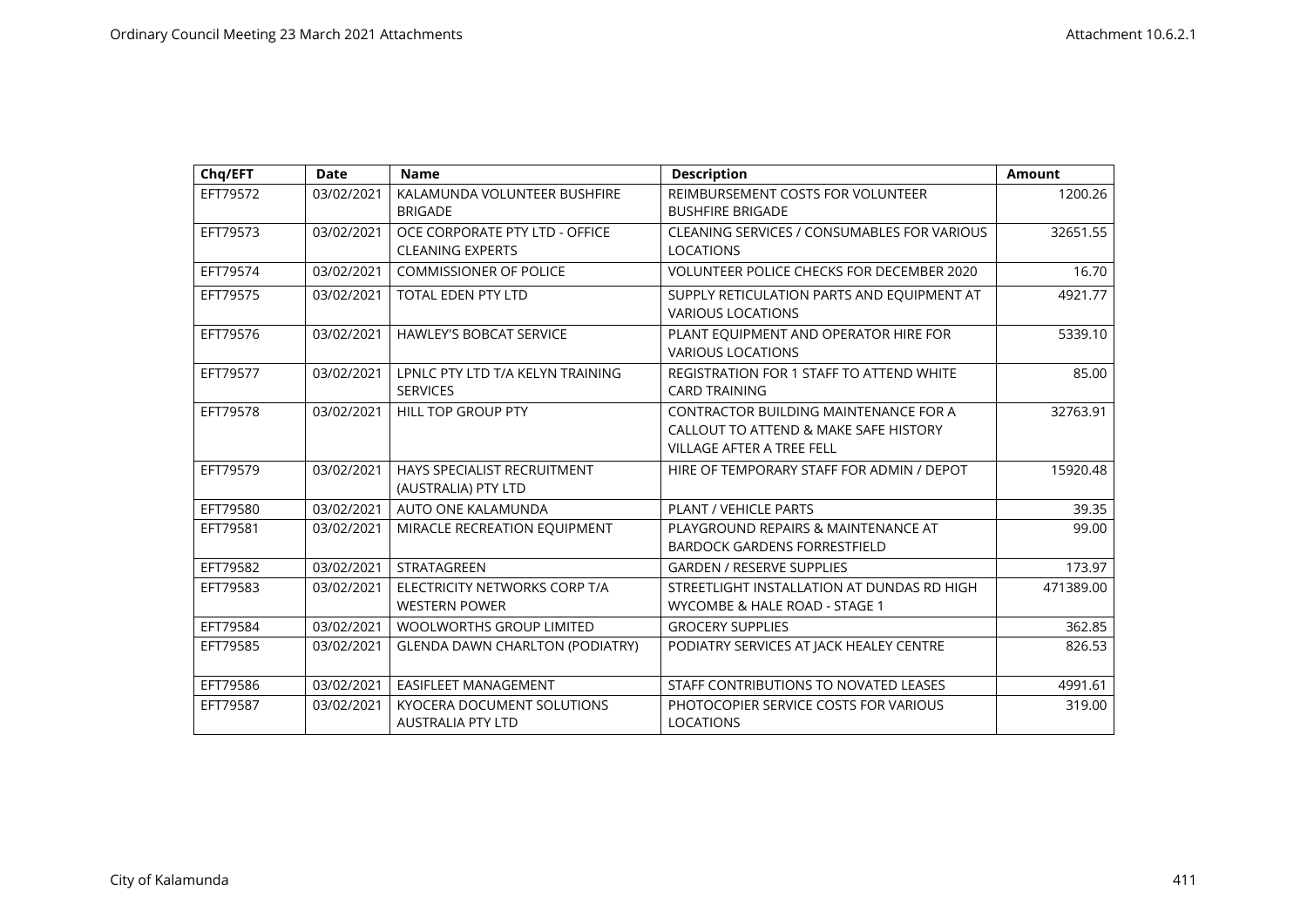| Chq/EFT  | <b>Date</b> | <b>Name</b>                          | <b>Description</b>                              | <b>Amount</b> |
|----------|-------------|--------------------------------------|-------------------------------------------------|---------------|
| EFT79588 | 03/02/2021  | <b>ASHLEY CONNELLY</b>               | PART REFUND DUE TO MEMBERSHIP 20%               | 144.00        |
|          |             |                                      | DISCOUNT WITH CONCESSION CARD                   |               |
| EFT79589 | 03/02/2021  | RONALD DAILO                         | <b>KEY &amp; HALL BOND REFUND</b>               | 450.00        |
| EFT79590 | 03/02/2021  | <b>DENE PEACOCK</b>                  | FOOTPATH DEPOSIT REFUND                         | 2500.00       |
| EFT79591 | 03/02/2021  | <b>GUNDRY'S CARPET CHOICE</b>        | SUPPLY AND LAY NEW CARPET TILES TO HIGH         | 5357.00       |
|          |             |                                      | <b>WYCOMBE REC CENTRE</b>                       |               |
| EFT79592 | 03/02/2021  | <b>BEAVER TREE SERVICES</b>          | <b>GENERAL TREE SERVICES / UNDER POWERLINES</b> | 3396.25       |
|          |             |                                      | PRUNING FOR VARIOUS LOCATIONS                   |               |
| EFT79593 | 03/02/2021  | MAREE-PRIYA SARACIK                  | <b>KEY &amp; HALL BOND REFUND</b>               | 250.00        |
| EFT79594 | 03/02/2021  | <b>BIG SKY ENTERTAINMENT PTY LTD</b> | PERFORMANCE BY JOHNNY LAW TRIO FOR              | 990.00        |
|          |             |                                      | <b>MORNING MUSIC FEB 2021</b>                   |               |
| EFT79595 | 03/02/2021  | WENDY BINKS - STUNNED EMU DESIGNS    | MERCHANDISE SUPPLIES FOR RESLAE AT THE ZIG      | 446.50        |
|          |             |                                      | <b>ZAG CULTURAL CENTRE</b>                      |               |
| EFT79596 | 03/02/2021  | <b>MINTERELLISON</b>                 | <b>LEGAL EXPENSES</b>                           | 2726.02       |
| EFT79597 | 03/02/2021  | HEY PRESTO ENTERTAINMENT             | COMEDY MAGIC SHOW AT LESMURDIE LIBRARY          | 600.00        |
| EFT79598 | 03/02/2021  | KRISHNAMURTHY PALANISAMY             | <b>KEY &amp; HALL BOND REFUND</b>               | 450.00        |
| EFT79599 | 03/02/2021  | <b>TOURISM COUNCIL WA</b>            | REGISTRATION FOR 1 STAFF TO ATTEND BREAKFAST    | 75.00         |
|          |             |                                      | WITH THE OPPOSITION LEADER EVENT                |               |
| EFT79600 | 03/02/2021  | <b>OUADIENT OCEANIA PTY LTD</b>      | SERVICE RENEWAL FEES 29/01/21 - 29/01/22        | 1838.56       |
| EFT79601 | 03/02/2021  | <b>MASUDUR RAHMAN</b>                | <b>KEY &amp; HALL BOND REFUND</b>               | 450.00        |
| EFT79602 | 03/02/2021  | KALAMUNDA ELECTRICS                  | 1. ELECTRICAL REPAIRS / MAINTENANCE FOR         | 9933.33       |
|          |             |                                      | <b>VARIOUS LOCATIONS</b>                        |               |
|          |             |                                      | 2. CHECK CONDITION OF EXISTING LIGHT TOWERS     |               |
|          |             |                                      | ALONG HALE RD & STRELITZIA AVE FORRESTFIELD     |               |
|          |             |                                      | 3. INSTALL NEW WEATHERPROOF LOCKABLE            |               |
|          |             |                                      | ILLUMINATOR AT HARTFIELD HOCKEY CLUB            |               |
| EFT79603 | 03/02/2021  | <b>IB HI-FI COMMERCIAL</b>           | VARIOUS ELECTRICAL / COMPUTER / ACCESSORY       | 982.84        |
|          |             |                                      | <b>SUPPLIES</b>                                 |               |
| EFT79604 | 03/02/2021  | DMC CLEANING                         | CLEANING SERVICES AT OPERATIONS CENTRE          | 600.00        |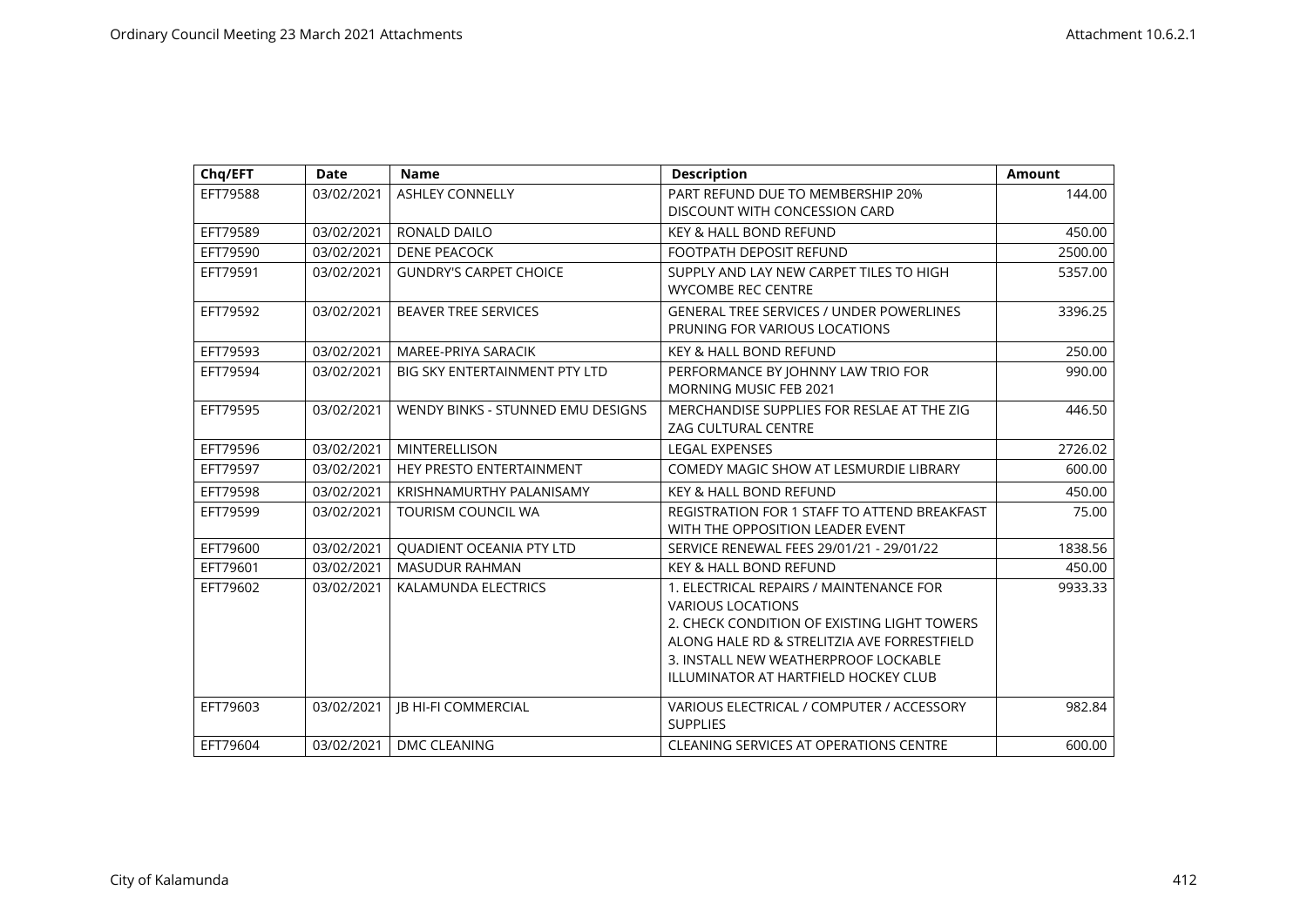| Chq/EFT  | <b>Date</b> | <b>Name</b>                                              | <b>Description</b>                                                                              | <b>Amount</b> |
|----------|-------------|----------------------------------------------------------|-------------------------------------------------------------------------------------------------|---------------|
| EFT79605 | 03/02/2021  | ASHJAD PTY LTD T/A CUROST MILK<br><b>SUPPLY</b>          | MILK SUPPLY FOR OPERATIONS CENTRE                                                               | 468.90        |
| EFT79606 | 03/02/2021  | DFP RECRUITMENT SERVICES PTY LTD                         | HIRE OF TEMPORARY STAFF FOR DEPOT / ADMIN                                                       | 1437.66       |
| EFT79607 | 03/02/2021  | URIMAT AUSTRALIA PTY LTD                                 | SUPPLY & DELIVERY OF VARIOUS GOODS FOR<br>WATERLESS URINALS AT OPERATIONS CENTRE                | 834.90        |
| EFT79608 | 03/02/2021  | STAN THE TYRE MAN ( STAN'S TYRE<br>SERVICE WA)           | <b>PLANT / VEHICLE PARTS</b>                                                                    | 264.00        |
| EFT79609 | 03/02/2021  | FLEETCARE PTY LTD                                        | STAFF CONTRIBUTIONS TO NOVATED LEASES                                                           | 6659.29       |
| EFT79610 | 03/02/2021  | SUEZ RECYCLING & RECOVERY (PERTH)<br>PTY LTD             | BULK BIN SERVICES FOR GREEN AND MIXED WASTE<br><b>COLLECTIONS AND DISPOSAL</b>                  | 1229.79       |
| EFT79611 | 03/02/2021  | <b>WILLIAM THOMAS MOORE</b>                              | <b>BUILDING APPLICATION FEE REFUND</b>                                                          | 105.00        |
| EFT79612 | 03/02/2021  | FOCUS MUSIC PTY LTD                                      | <b>GRAND PIANO BOND REFUND</b>                                                                  | 210.00        |
| EFT79613 | 03/02/2021  | <b>JESSICA PHILIP</b>                                    | <b>KEY &amp; HALL BOND REFUND</b>                                                               | 450.00        |
| EFT79614 | 03/02/2021  | SG FLEET AUSTRALIA PTY LTD                               | STAFF CONTRIBUTIONS TO NOVATED LEASES                                                           | 1181.28       |
| EFT79615 | 03/02/2021  | <b>LOCAL GEOTECHNICS</b>                                 | INFILTRATION TESTING AT NARDINE CLOSE HIGH<br><b>WYCOMBE</b>                                    | 748.00        |
| EFT79616 | 03/02/2021  | <b>MARKET CREATIONS</b>                                  | MARKETING & TECHNOLOGY SERVICE FEES &<br><b>MONTHLY CLOUD HOSTING SERVICES</b>                  | 55971.66      |
| EFT79617 | 03/02/2021  | <b>EMBROIDERY WAREHOUSE</b>                              | SUPPLY & DELIVERY OF UNIFORM FOR BUSH FIRE<br><b>BRIGADE</b>                                    | 2528.90       |
| EFT79618 | 03/02/2021  | DOWSING GROUP PTY LTD                                    | SUPPLY AND LAY CONCRETE PATHWAYS,<br>MAINTENANCE AND MISC. WORKS AT VARIOUS<br><b>LOCATIONS</b> | 25795.56      |
| EFT79619 | 03/02/2021  | BEPASSEY NOMINEES PTY LTD T/A<br><b>BEACON EQUIPMENT</b> | SUPPLY & DELIVERY OF 1 MOWER FOR OPERATIONS<br><b>CENTRE</b>                                    | 7142.65       |
| EFT79620 | 03/02/2021  | <b>BRETT JACKSON</b>                                     | REFUND OF EMPLOYMENT CONTRACT ALLOWANCE                                                         | 605.00        |
| EFT79621 | 03/02/2021  | TYRE STORAGE AND RECOVERY WA (TSR<br>WA)                 | COLLECTION AND RECYCLING OF TYRES FROM THE<br><b>WALLISTON TRANSFER STATION</b>                 | 456.42        |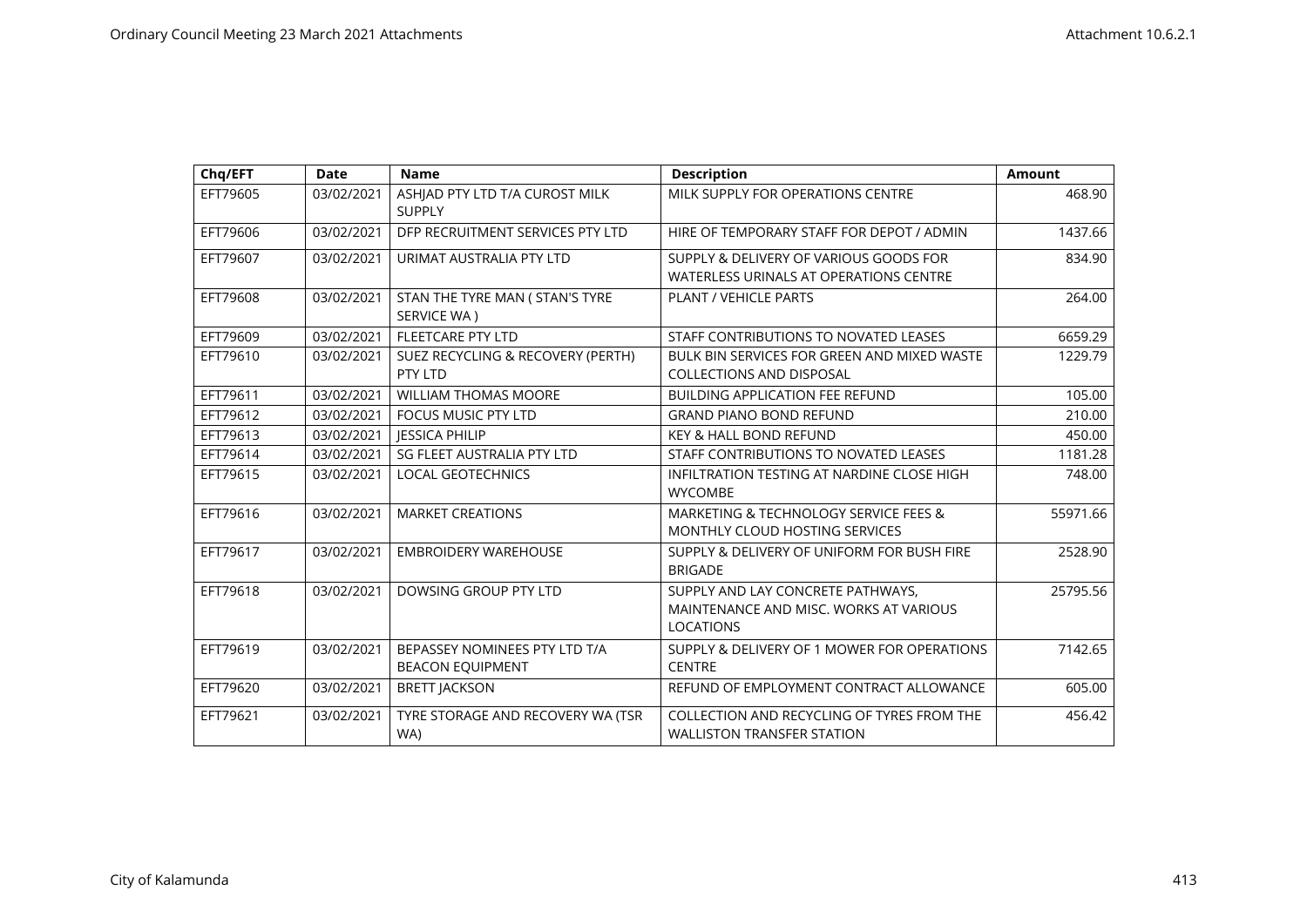| Chq/EFT  | <b>Date</b> | <b>Name</b>                                                        | <b>Description</b>                                                                                                      | <b>Amount</b> |
|----------|-------------|--------------------------------------------------------------------|-------------------------------------------------------------------------------------------------------------------------|---------------|
| EFT79622 | 03/02/2021  | HIRE INTELLIGENCE INTERNATIONAL LTD                                | RENTAL OF 10 HP LAPTOPS FROM 26/01/2021 TO<br>25/02/2021                                                                | 2420.00       |
| EFT79623 | 03/02/2021  | CHEVRON AUSTRALIA DOWNSTREAM<br><b>FUELS PTY LTD</b>               | SUPPLY OF DIESEL FUEL FOR OPERATIONS CENTRE                                                                             | 24936.19      |
| EFT79624 | 03/02/2021  | AUSSIE BROADBAND ENTERPRISE PTY<br><b>LTD</b>                      | HIGH WYCOMBE INTERNET SERVICE - PERIOD<br>21/01/21 - 20/02/21                                                           | 109.00        |
| EFT79625 | 03/02/2021  | <b>THOMSON GEER</b>                                                | <b>LEGAL EXPENSES</b>                                                                                                   | 660.00        |
| EFT79626 | 03/02/2021  | PERTH GHAZNI INCORPORATED<br><b>ASSOCIATION</b>                    | <b>KEY &amp; HALL BOND REFUND</b>                                                                                       | 450.00        |
| EFT79627 | 03/02/2021  | PERTH ACCESS CONTROL AND SECURITY                                  | MAINTENANCE / REPAIRS TO CCTV & ACCESS<br>CONTROL SYSTEMS AT KALAMUNDA PERFORMING<br>ARTS CENTRE & FORRESTFIELD LIBRARY | 5550.66       |
| EFT79628 | 03/02/2021  | <b>BACKWATER RISING</b>                                            | MUSIC EVENT FOR KALAMUNDA LIBRARY                                                                                       | 400.00        |
| EFT79629 | 03/02/2021  | <b>BARBARA KELLY</b>                                               | CONSIGNMENT SUPPLIER - ZIG ZAG CULTURAL<br>CENTRE - 01/12/20 - 31/12/20                                                 | 8.40          |
| EFT79630 | 18/02/2021  | <b>CHRISTINE J OXBERRY</b>                                         | CONSIGNMENT SUPPLIER - ZIG ZAG CULTURAL<br>CENTRE - 01/01/21 - 31/01/21                                                 | 53.20         |
| EFT79631 | 18/02/2021  | WEX AUSTRALIA PTY LTD - WRIGHT<br>EXPRESS FUEL CARDS AUSTRALIA LTD | FUEL - PERIOD ENDING 15/02/21                                                                                           | 1335.74       |
| EFT79632 | 18/02/2021  | NEVERFAIL SPRINGWATER LTD (KALA LIB)                               | BOTTLED WATER SUPPLIES / MAINTENANCE FOR<br>KALAMUNDA LIBRARY                                                           | 15.84         |
| EFT79633 | 18/02/2021  | PERTH REGION TOURISM ORGANISATION<br>INC T/A DESTINATION PERTH     | PRINTING OF OFFER ME PERTH SPRING CAMPAIGN                                                                              | 399.00        |
| EFT79634 | 18/02/2021  | VIP CARPET AND UPHOLSTERY CLEANING<br><b>SERVICE</b>               | CARPET CLEANING AT VARIOUS LOCATIONS                                                                                    | 990.00        |
| EFT79635 | 18/02/2021  | PERFORMING ARTS CONNECTIONS<br><b>AUSTRALIA (PACA)</b>             | 2021 PAC ANNUAL MEMBERSHIP SUBSCRIPTION<br><b>FEE</b>                                                                   | 780.00        |
| EFT79636 | 18/02/2021  | <b>JACQUELINE MARIE RUSSELL</b>                                    | <b>RATES REFUND</b>                                                                                                     | 382.09        |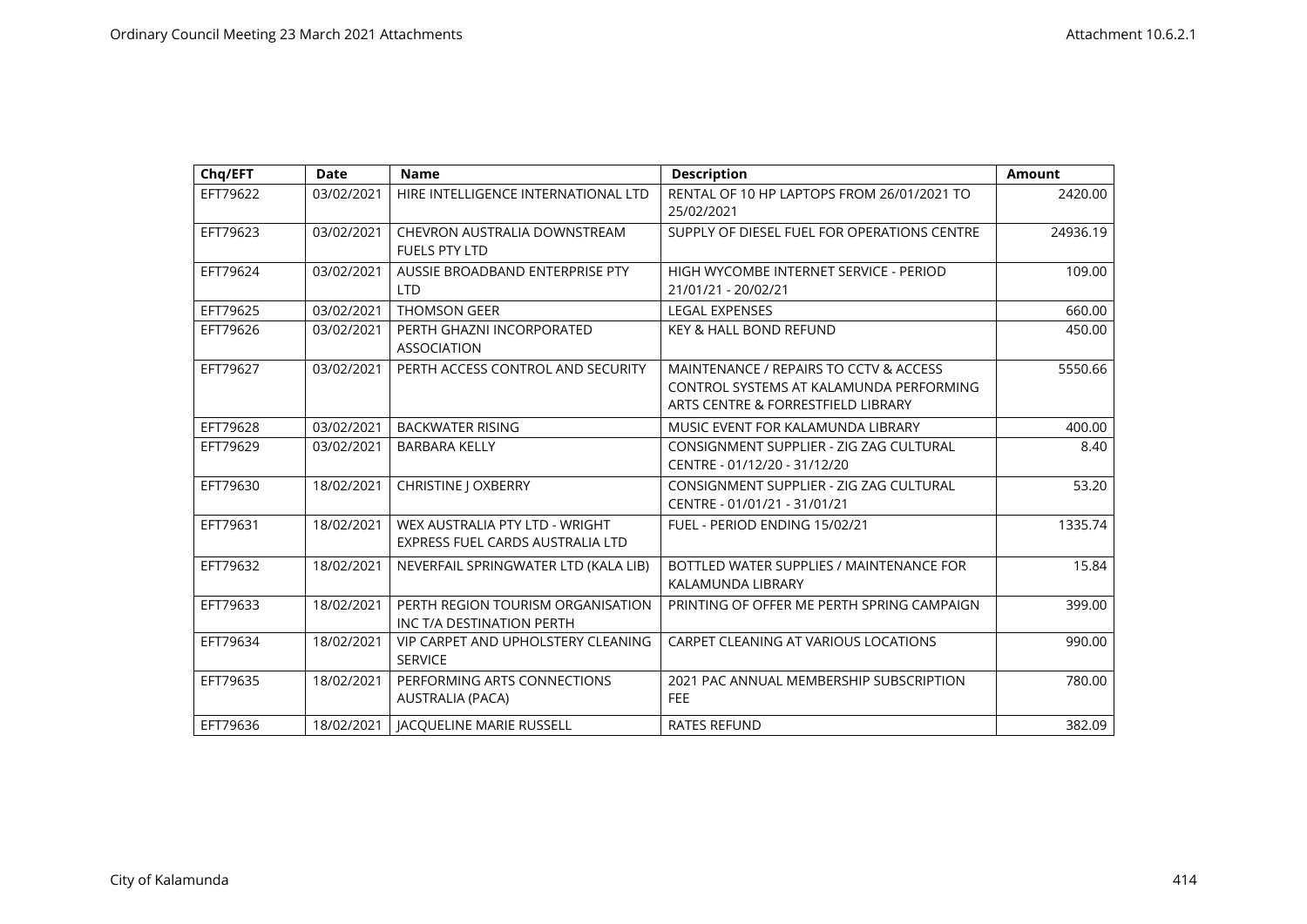| Chq/EFT  | <b>Date</b> | <b>Name</b>                                      | <b>Description</b>                                                                                                              | <b>Amount</b> |
|----------|-------------|--------------------------------------------------|---------------------------------------------------------------------------------------------------------------------------------|---------------|
| EFT79637 | 18/02/2021  | <b>WENDY ANNE PEARCE</b>                         | CONSIGNMENT SUPPLIER - ZIG ZAG CULTURAL<br>CENTRE - 01/01/21 - 31/01/21                                                         | 13.65         |
| EFT79638 | 18/02/2021  | <b>ROBYN BEARDSELL</b>                           | CONSIGNMENT SUPPLIER - ZIG ZAG CULTURAL<br>CENTRE - 01/01/21 - 31/01/21                                                         | 5.60          |
| EFT79639 | 18/02/2021  | <b>JACQUELINE BAXTER COCKS</b>                   | CONSIGNMENT SUPPLIER - ZIG ZAG CULTURAL<br>CENTRE - 01/01/21 - 31/01/21                                                         | 5.25          |
| EFT79640 | 18/02/2021  | <b>LESLEY BOYD</b>                               | COUNCILLOR ALLOWANCE - 01/02/21 - 28/02/21                                                                                      | 2131.67       |
| EFT79641 | 18/02/2021  | KATHLEEN (KATHY) RITCHIE                         | COUNCILLOR ALLOWANCE - 01/02/21 - 28/02/21                                                                                      | 2131.67       |
| EFT79642 | 18/02/2021  | <b>BEVERLEY C MORRIS</b>                         | CONSIGNMENT SUPPLIER - ZIG ZAG CULTURAL<br>CENTRE - 01/01/21 - 31/01/21                                                         | 52.50         |
| EFT79643 | 18/02/2021  | <b>GILL BAXTER</b>                               | CONSIGNMENT SUPPLIER - ZIG ZAG CULTURAL<br>CENTRE - 01/01/21 - 31/01/21                                                         | 91.70         |
| EFT79644 | 18/02/2021  | <b>LISA COOPER</b>                               | COUNCILLOR ALLOWANCE - 01/02/21 - 28/02/21                                                                                      | 2131.67       |
| EFT79645 | 18/02/2021  | <b>AUSTRALIAN SERVICES UNION</b>                 | PAYROLL DEDUCTIONS                                                                                                              | 71.70         |
| EFT79646 | 18/02/2021  | CITY OF KALAMUNDA STAFF SOCIAL CLUB              | PAYROLL DEDUCTIONS                                                                                                              | 150.00        |
| EFT79647 | 18/02/2021  | <b>AUSTRALIA POST</b>                            | <b>COUNTER BILLPAY TRANSACTION FEES</b>                                                                                         | 819.62        |
| EFT79648 | 18/02/2021  | <b>BUNNINGS BUILDING SUPPLIES</b>                | HARDWARE SUPPLIES FOR VARIOUS LOCATIONS                                                                                         | 550.40        |
| EFT79649 | 18/02/2021  | NAPA - A DIVISION OF GPC ASIA PACIFIC<br>PTY LTD | PLANT / VEHICLE PARTS                                                                                                           | 540.95        |
| EFT79650 | 18/02/2021  | LANDGATE                                         | LAND ENQUIRIES FOR VARIOUS LOCATIONS                                                                                            | 160.20        |
| EFT79651 | 18/02/2021  | KALAMUNDA AUTO ELECTRICS                         | PLANT / VEHICLE PARTS                                                                                                           | 1133.00       |
| EFT79652 | 18/02/2021  | KALAMUNDA TOYOTA                                 | <b>PLANT / VEHICLE PARTS</b>                                                                                                    | 279.80        |
| EFT79653 | 18/02/2021  | KOSTERA'S TYRE SERVICE                           | PLANT / VEHICLE PARTS                                                                                                           | 330.40        |
| EFT79654 | 18/02/2021  | WA LOCAL GOVERNMENT ASSOCIATION                  | <b>REGISTRATION FOR 1 STAFF TO ATTEND</b><br>PARTICIPATE IN LOCAL GOVERNMENT EMERGENCY<br><b>MANAGEMENT PREPARATION" COURSE</b> | 688.00        |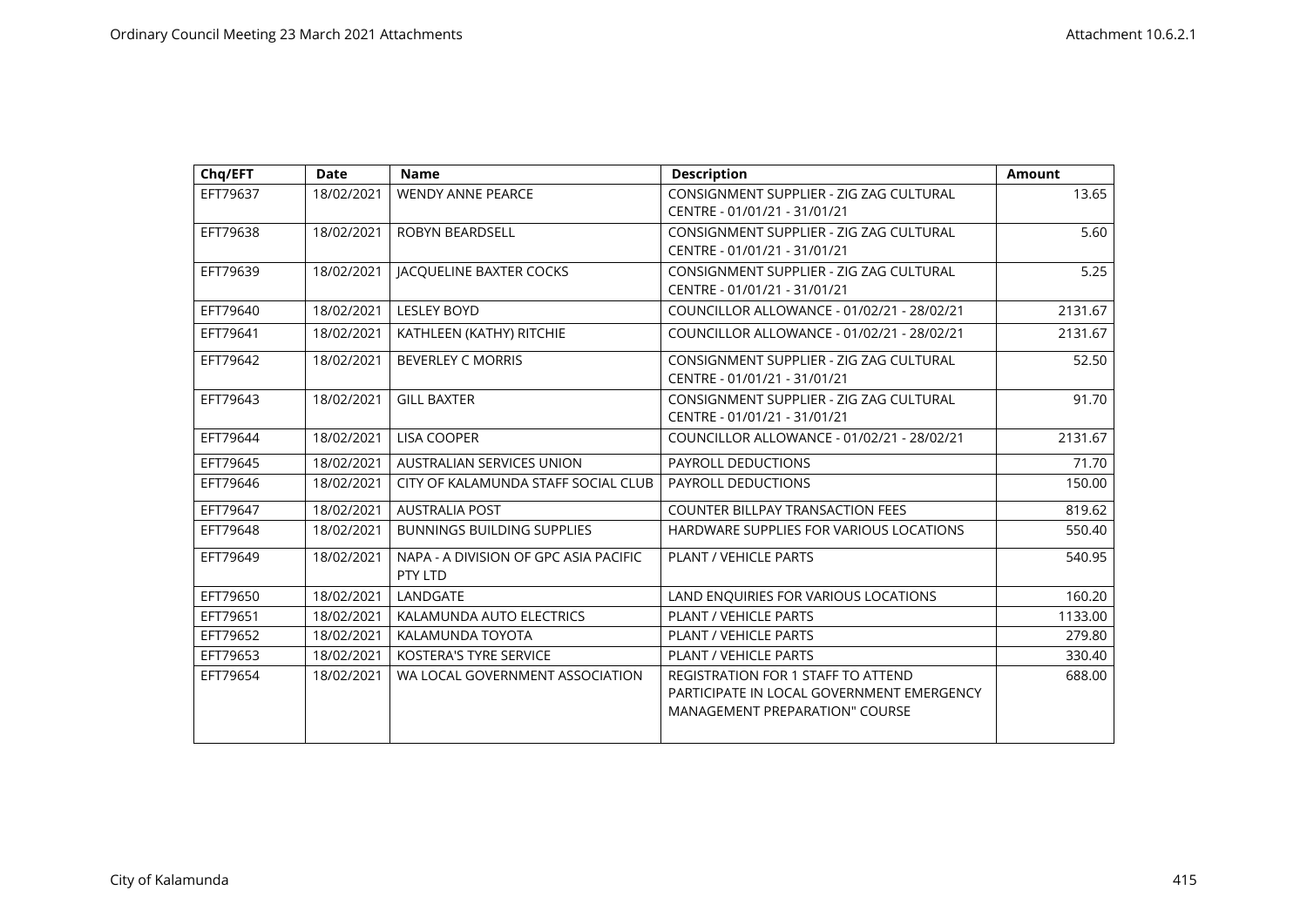| Chq/EFT  | <b>Date</b> | <b>Name</b>                                                   | <b>Description</b>                                                     | <b>Amount</b> |
|----------|-------------|---------------------------------------------------------------|------------------------------------------------------------------------|---------------|
| EFT79655 | 18/02/2021  | <b>MAXWELL ROBINSON &amp; PHELPS PEST</b><br>MANAGEMENT (MRP) | PEST CONTROL SERVICES                                                  | 3362.06       |
| EFT79656 | 18/02/2021  | <b>MCLEODS BARRISTERS &amp; SOLICITORS</b>                    | <b>LEGAL EXPENSES</b>                                                  | 11212.46      |
| EFT79657 | 18/02/2021  | CLEANAWAY                                                     | WASTE / RECYCLING & BULK BIN DISPOSAL<br><b>SERVICES FEES</b>          | 362700.62     |
| EFT79658 | 18/02/2021  | <b>TELSTRA CORPORATION</b>                                    | <b>TELEPHONE / INTERNET EXPENSES</b>                                   | 20713.73      |
| EFT79659 | 18/02/2021  | <b>LANDGATE - VALUATIONS</b>                                  | <b>GROSS RENTAL VALUATION FEES FOR VARIOUS</b><br><b>LOCATIONS</b>     | 1278.87       |
| EFT79660 | 18/02/2021  | WALKERS HARDWARE (MITRE 10)                                   | <b>HARDWARE SUPPLIES</b>                                               | 91.06         |
| EFT79661 | 18/02/2021  | MCKAY EARTHMOVING PTY LTD                                     | PLANT EQUIPMENT AND OPERATOR HIRE FOR<br><b>VARIOUS LOCATIONS</b>      | 4890.60       |
| EFT79662 | 18/02/2021  | <b>BORAL CONSTRUCTION MATERIALS</b><br><b>GROUP</b>           | ROAD MATERIALS FOR VARIOUS LOCATIONS                                   | 409.75        |
| EFT79663 | 18/02/2021  | <b>VODAFONE HUTCHISON AUSTRALIA PTY</b><br><b>LTD</b>         | COMMUNICATION EXPENSES FOR FIRE PREVENTION<br>SERVICES - FEBRUARY 2021 | 3197.04       |
| EFT79664 | 18/02/2021  | <b>FASTA COURIERS</b>                                         | <b>COURIER FEES</b>                                                    | 341.23        |
| EFT79665 | 18/02/2021  | <b>BCITF</b>                                                  | LEVY FEE - JANUARY 2021                                                | 8635.15       |
| EFT79666 | 18/02/2021  | LESMURDIE SAND, SOIL & BOBCAT HIRE                            | <b>GARDEN / RESERVE SUPPLIES</b>                                       | 500.00        |
| EFT79667 | 18/02/2021  | MAJOR MOTORS PTY LTD                                          | PLANT / VEHICLE PARTS INCLUDING MAJOR REPAIRS<br><b>TO FIRE TRUCK</b>  | 7595.08       |
| EFT79668 | 18/02/2021  | <b>ALSCO LINEN SERVICE</b>                                    | LINEN HIRE / LAUNDRY SERVICES / CLEANING<br><b>SUPPLIES</b>            | 1705.64       |
| EFT79669 | 18/02/2021  | <b>BRADOCK PODIATRY SERVICES PTY LTD</b>                      | PODIATRY SERVICES AT JACK HEALEY CENTRE                                | 935.93        |
| EFT79670 | 18/02/2021  | <b>LINDLEY CONTRACTING</b>                                    | PLUMBING REPAIRS / MAINTENANCE FOR VARIOUS<br><b>LOCATIONS</b>         | 726.00        |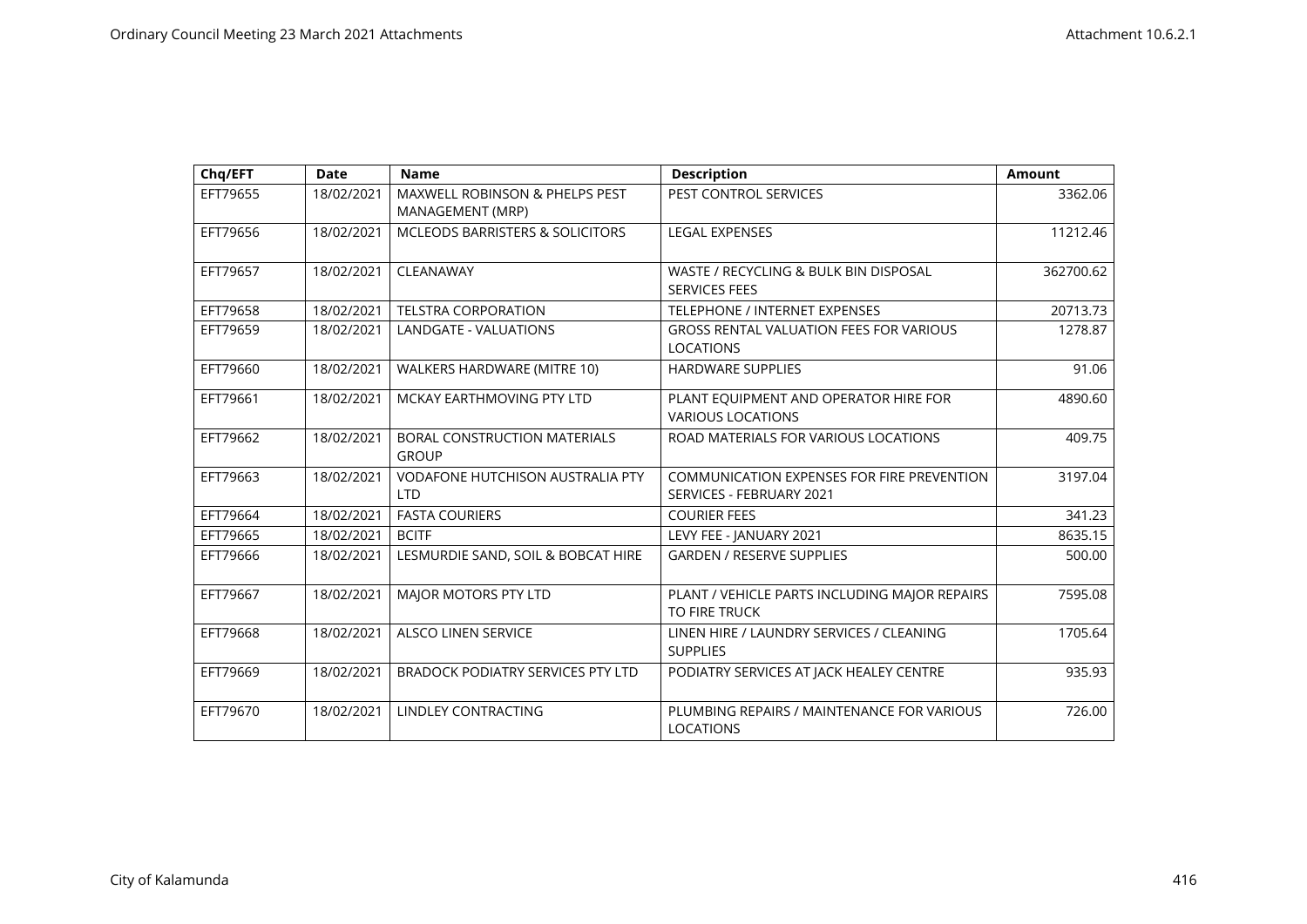| Chq/EFT  | <b>Date</b> | <b>Name</b>                                                                                  | <b>Description</b>                                                                                    | <b>Amount</b> |
|----------|-------------|----------------------------------------------------------------------------------------------|-------------------------------------------------------------------------------------------------------|---------------|
| EFT79671 | 18/02/2021  | KALA BOB KATS PTY LTD                                                                        | PLANT EQUIPMENT AND OPERATOR HIRE FOR<br>VARIOUS WORKS AT ELMORE WAY RESERVE DOG<br>PARK HIGH WYCOMBE | 22715.00      |
| EFT79672 | 18/02/2021  | <b>SYNERGY</b>                                                                               | <b>POWER CHARGES</b>                                                                                  | 144589.06     |
| EFT79673 | 18/02/2021  | <b>ALINTA ENERGY</b>                                                                         | <b>GAS CHARGES</b>                                                                                    | 1339.35       |
| EFT79674 | 18/02/2021  | STEWART & HEATON CLOTHING CO PTY<br><b>LTD</b>                                               | FIRE PROTECTION WEAR / SUPPLIES                                                                       | 2361.78       |
| EFT79675 | 18/02/2021  | <b>GRONBEK SECURITY</b>                                                                      | SECURITY KEY SERVICES TO VARIOUS LOCATIONS                                                            | 2976.20       |
| EFT79676 | 18/02/2021  | <b>GRIMES CONTRACTING PTY LTD</b>                                                            | CONTRACTOR BUILDING MAINTENANCE WORKS AT<br>ELMORE WAY RESERVE DOG PARK HIGH WYCOMBE                  | 407.00        |
| EFT79677 | 18/02/2021  | <b>BGC ASPHALT</b>                                                                           | ROAD MATERIALS FOR VARIOUS LOCATIONS                                                                  | 206.54        |
| EFT79678 | 18/02/2021  | MILPRO WA (INCORPORATING HILL TOP<br>TROPHIES)                                               | SUPPLY OF NAME BADGES FOR VARIOUS STAFF                                                               | 478.50        |
| EFT79679 | 18/02/2021  | <b>JOHN GIARDINA</b>                                                                         | COUNCILLOR ALLOWANCE - 01/02/21 - 28/02/21                                                            | 2131.67       |
| EFT79680 | 18/02/2021  | <b>GEOFF STALLARD</b>                                                                        | COUNCILLOR ALLOWANCE - 01/02/21 - 28/02/21                                                            | 2131.67       |
| EFT79681 | 18/02/2021  | <b>AUSTRALASIAN PERFORMING RIGHTS</b><br>ASSOCIATION (APRA) T/A ONEMUSIC<br><b>AUSTRALIA</b> | LICENCE FEE FOR THE USE OF COPYRIGHT MUSIC AT<br><b>VARIOUS LOCATIONS</b>                             | 5110.85       |
| EFT79682 | 18/02/2021  | <b>MARKETFORCE PTY LTD</b>                                                                   | ADVERTISING FOR VARIOUS JOBS / EVENTS                                                                 | 473.58        |
| EFT79683 | 18/02/2021  | LESMURDIE SENIOR HIGH SCHOOL                                                                 | <b>GRAND PIANO BOND REFUND</b>                                                                        | 200.00        |
| EFT79684 | 18/02/2021  | <b>LO-GO APPOINTMENTS</b>                                                                    | HIRE OF TEMPORARY STAFF FOR DEPOT / ADMIN                                                             | 5385.60       |
| EFT79685 | 18/02/2021  | AIR LIQUIDE WA PTY LTD                                                                       | SUPPLY OF GAS CYLINDER REFILLS AND RENTAL<br><b>FEES</b>                                              | 165.74        |
| EFT79686 | 18/02/2021  | <b>LOVEGROVE TURF SERVICES</b>                                                               | TURF MAINTENANCE / SERVICES AT VARIOUS<br><b>LOCATIONS</b>                                            | 250.00        |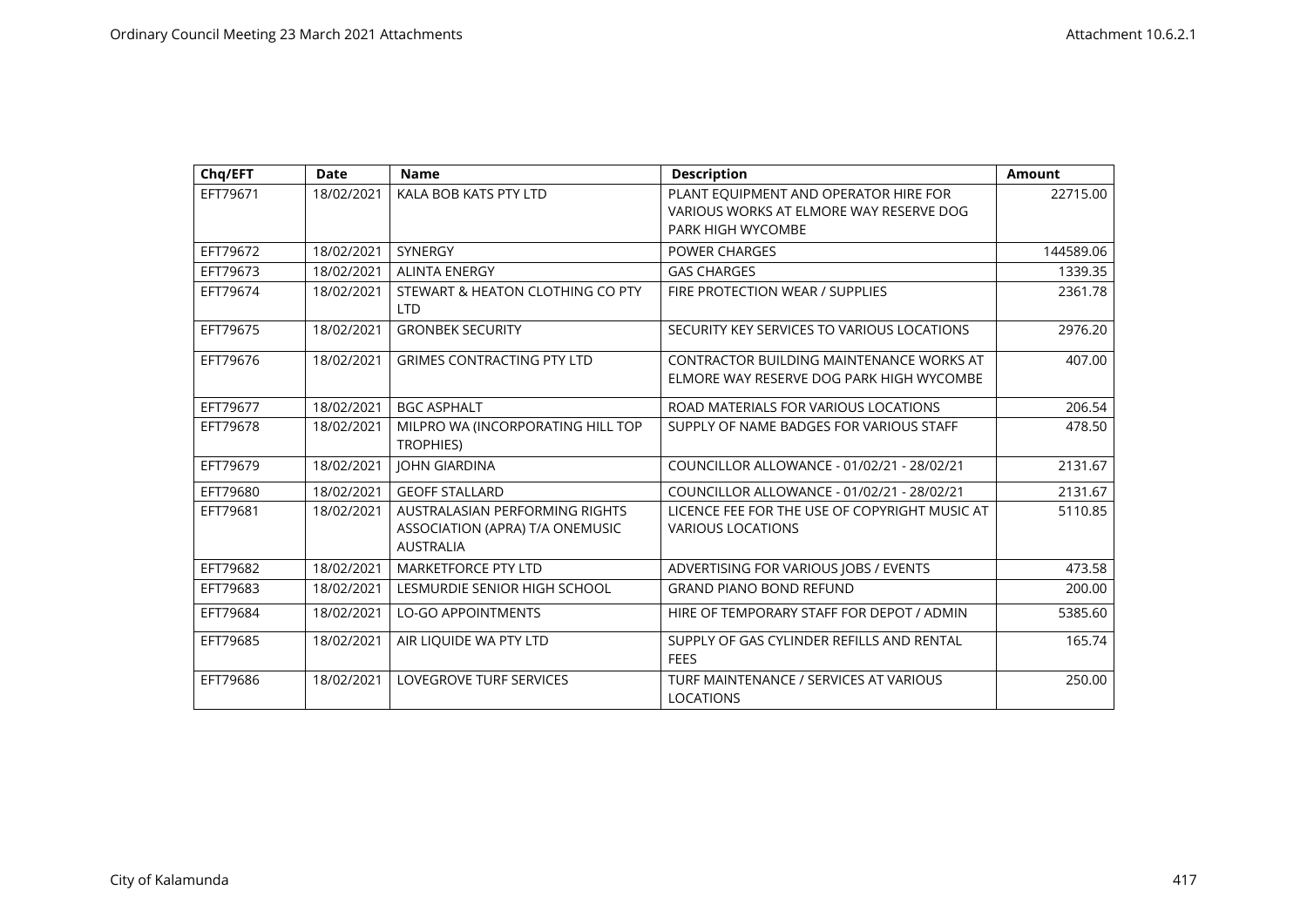| Chq/EFT  | <b>Date</b> | <b>Name</b>                                                | <b>Description</b>                                                                                                                                                | <b>Amount</b> |
|----------|-------------|------------------------------------------------------------|-------------------------------------------------------------------------------------------------------------------------------------------------------------------|---------------|
| EFT79687 | 18/02/2021  | KALAMUNDA & DISTRICTS HISTORICAL<br><b>SOCIETY</b>         | CONSIGNMENT SUPPLIER - ZIG ZAG CULTURAL<br>CENTRE - 01/01/21 - 31/01/21 & BOND REFUND FOR<br>THE USE OF THE SEMINAR ROOM AT THE ZIG ZAG<br><b>CULTURAL CENTRE</b> | 168.20        |
| EFT79688 | 18/02/2021  | KALAMUNDA VOLUNTEER BUSHFIRE<br><b>BRIGADE</b>             | <b>HAZARD REDUCTION BURN AT VARIOUS</b><br><b>LOCATIONS</b>                                                                                                       | 8200.00       |
| EFT79689 | 18/02/2021  | OCE CORPORATE PTY LTD - OFFICE<br><b>CLEANING EXPERTS</b>  | CLEANING SERVICES / CONSUMABLES FOR VARIOUS<br><b>LOCATIONS</b>                                                                                                   | 7732.05       |
| EFT79690 | 18/02/2021  | <b>GEM CAMERA CLUB INC</b>                                 | 2021 GEM CAMERA CLUB CALENDARS - PROCEEDS<br>OF SALE                                                                                                              | 932.50        |
| EFT79691 | 18/02/2021  | <b>SWAN EVENT HIRE</b>                                     | EQUIPMENT HIRE FEES FOR THANK A VOLUNTEER<br>DAY 2020                                                                                                             | 2098.77       |
| EFT79692 | 18/02/2021  | <b>TOTAL EDEN PTY LTD</b>                                  | SUPPLY RETICULATION PARTS AND EQUIPMENT AS<br><b>REOUIRED</b>                                                                                                     | 4667.95       |
| EFT79693 | 18/02/2021  | <b>HAWLEY'S BOBCAT SERVICE</b>                             | PLANT EQUIPMENT AND OPERATOR HIRE FOR<br><b>VARIOUS LOCATIONS</b>                                                                                                 | 6215.30       |
| EFT79694 | 18/02/2021  | KALAMUNDA & DISTRICTS BASKETBALL<br><b>ASSOCIATION INC</b> | REIMBURSEMENT OF COSTS - SECURITY CAMERA<br>REPLACEMENT AND 1 HOUR LABOUR                                                                                         | 374.00        |
| EFT79695 | 18/02/2021  | WA HINO SALES & SERVICE                                    | SUPPLY OF 2 NEW TRUCKS FOR OPERATIONS<br><b>CENTRE</b>                                                                                                            | 199999.70     |
| EFT79696 | 18/02/2021  | <b>GRASSTREES AUSTRALIA</b>                                | <b>GARDEN AND VERGE SUPPLIES</b>                                                                                                                                  | 231.00        |
| EFT79697 | 18/02/2021  | DEPARTMENT OF FIRE AND EMERGENCY<br>SERVICES (DFES)        | 50% COST SHARING FOR THE COMMUNITY FIRE<br>MANAGER FOR THE PERIOD 25/09/20 - 31/12/20 AS<br>PER THE MOU BETWEEN DFES AND THE CITY OF<br>KALAMUNDA                 | 22323.91      |
| EFT79698 | 18/02/2021  | <b>SCANLAN SURVEYS PTY LTD</b>                             | SURVEYING CONSULTING SERVICES AT CENTRAL<br>MALL & CENTRAL RD KALAMUNDA                                                                                           | 3575.00       |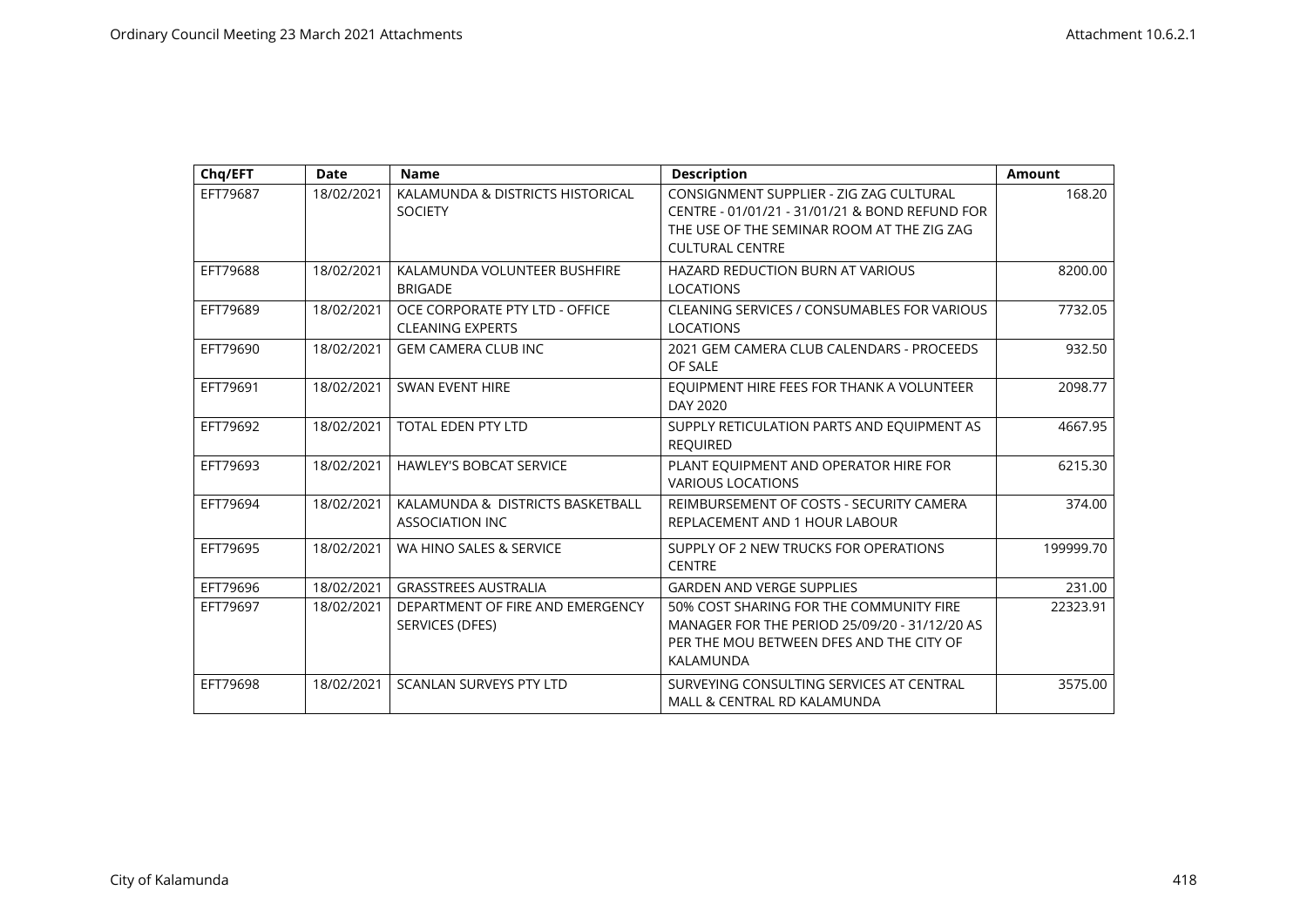| Chq/EFT  | <b>Date</b> | <b>Name</b>                                                                                 | <b>Description</b>                                                                                                        | <b>Amount</b> |
|----------|-------------|---------------------------------------------------------------------------------------------|---------------------------------------------------------------------------------------------------------------------------|---------------|
| EFT79699 | 18/02/2021  | <b>HILL TOP GROUP PTY</b>                                                                   | CONTRACTOR BUILDING MAINTENANCE FOR<br>VARIOUS BUILDINGS & URGENT WORKS REQUIRED<br>DUE TO TREE DAMAGE AT HISTORY VILLAGE | 60758.36      |
| EFT79700 | 18/02/2021  | TALONS HSF PTY LTD T/A TALONS HIGH<br><b>SECURITY FENCING</b>                               | SERVICE AS REQUIRED AND SUPPLY OF PARTS TO<br>REPAIR THE DEPOT GATES AND FENCE                                            | 990.00        |
| EFT79701 | 18/02/2021  | <b>BUILDING COMMISSION - DEPARTMENT</b><br>OF MINES, INDUSTRY REGULATION &<br><b>SAFETY</b> | BUILDING LEVY - JANUARY 2021                                                                                              | 23193.92      |
| EFT79702 | 18/02/2021  | HAYS SPECIALIST RECRUITMENT<br>(AUSTRALIA) PTY LTD                                          | HIRE OF TEMPORARY STAFF FOR ADMIN / DEPOT                                                                                 | 11744.96      |
| EFT79703 | 18/02/2021  | ENGIE MECHANICAL SERVICES AUSTRALIA<br>PTY LTD                                              | AIRCONDITIONING MAINTENANCE / REPAIRS AT<br><b>ADMINISTRATION BUILDING</b>                                                | 1353.00       |
| EFT79704 | 18/02/2021  | AUTO ONE KALAMUNDA                                                                          | PLANT / VEHICLE PARTS                                                                                                     | 40.00         |
| EFT79705 | 18/02/2021  | SUSAN (SUE) BILICH                                                                          | COUNCILLOR ALLOWANCE - 01/02/21 - 28/02/21                                                                                | 2131.67       |
| EFT79706 | 18/02/2021  | KANYANA WILDLIFE REHABILITION<br><b>CENTRE INC</b>                                          | CONSIGNMENT SUPPLIER - ZIG ZAG CULTURAL<br>CENTRE - 01/01/21 - 31/01/21                                                   | 233.60        |
| EFT79707 | 18/02/2021  | BIG W (AR W1.C3.U.07)                                                                       | VARIOUS SUPPLIES FOR RANGER SERVICES                                                                                      | 175.00        |
| EFT79708 | 18/02/2021  | <b>BROOKE O'DONNELL</b>                                                                     | COUNCILLOR ALLOWANCE - 01/02/21 - 28/02/21                                                                                | 2131.67       |
| EFT79709 | 18/02/2021  | PICKERING BROOK HERITAGE GROUP                                                              | CONSIGNMENT SUPPLIER - ZIG ZAG CULTURAL<br>CENTRE - 01/01/21 - 31/01/21                                                   | 38.50         |
| EFT79710 | 18/02/2021  | MIRACLE RECREATION EQUIPMENT                                                                | PLAYGROUND REPAIRS & MAINTENANCE AT<br><b>VARIOUS LOCATIONS</b>                                                           | 2772.00       |
| EFT79711 | 18/02/2021  | <b>MARGARET THOMAS</b>                                                                      | COUNCILLOR ALLOWANCE - 01/02/21 - 28/02/21                                                                                | 8071.09       |
| EFT79712 | 18/02/2021  | OFFICEWORKS SUPERSTORES PTY LTD                                                             | OFFICE SUPPLIES / STATIONERY FOR VARIOUS<br><b>LOCATIONS</b>                                                              | 252.10        |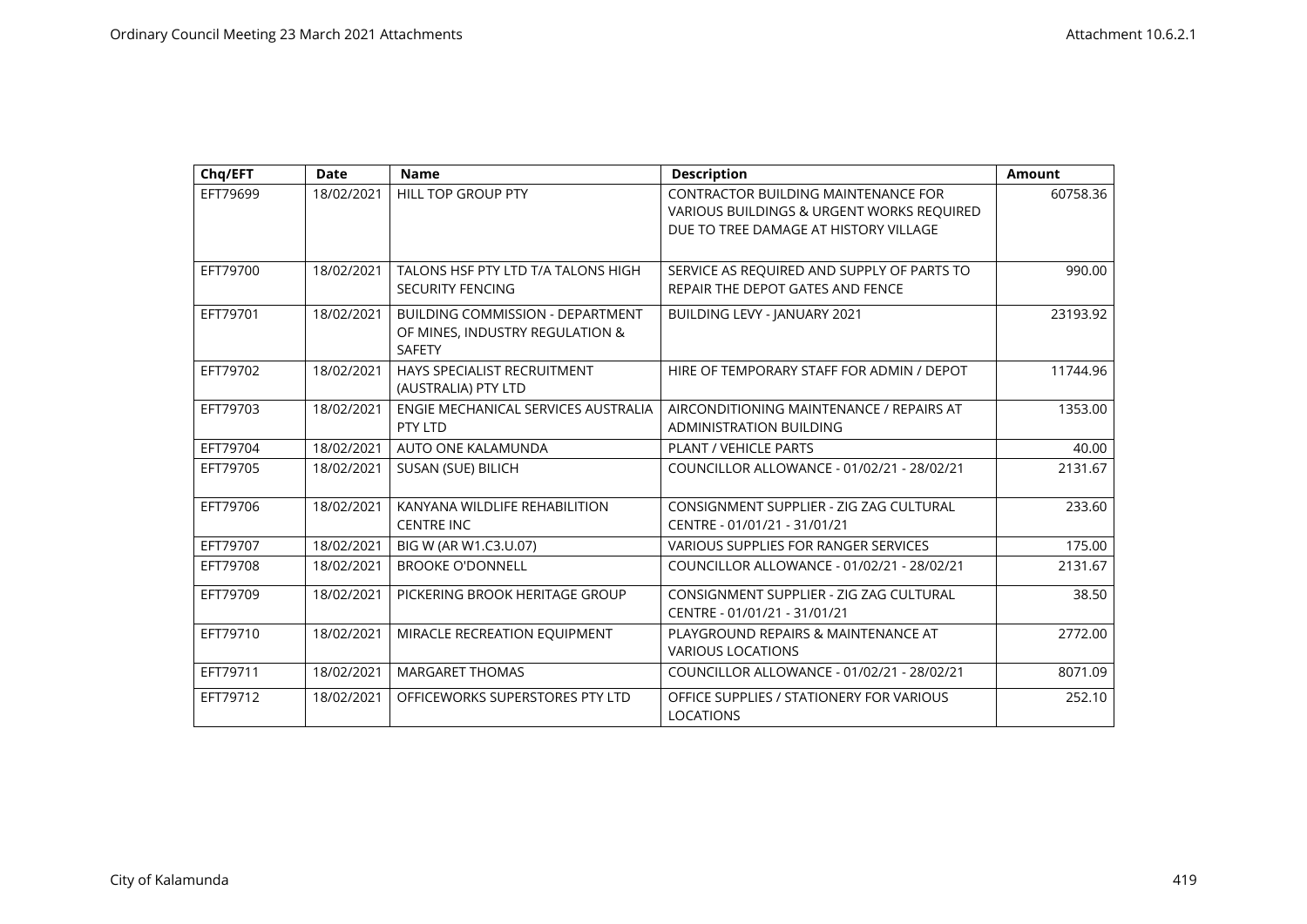| Chq/EFT  | <b>Date</b> | <b>Name</b>                                           | <b>Description</b>                                                                                                                                                 | <b>Amount</b> |
|----------|-------------|-------------------------------------------------------|--------------------------------------------------------------------------------------------------------------------------------------------------------------------|---------------|
| EFT79713 | 18/02/2021  | PORTER CONSULTING ENGINEERS                           | CONSULTANCY DESIGN SERVICES FOR THE DESIGN<br>OF THE WELSHPOOL ROAD EAST AND COLDWELL<br>INTERSECTION FOR THE MADDINGTON, KENWICK<br>STRATEGIC EMPLOYMENT AREA DCP | 5500.00       |
| EFT79714 | 18/02/2021  | ELECTRICITY NETWORKS CORP T/A<br><b>WESTERN POWER</b> | <b>POWERPOLE RELOCATION -</b><br>CANNING/MASONMILLS ROAD CARMEL                                                                                                    | 16459.00      |
| EFT79715 | 18/02/2021  | <b>WOOLWORTHS GROUP LIMITED</b>                       | <b>GROCERY SUPPLIES</b>                                                                                                                                            | 954.92        |
| EFT79716 | 18/02/2021  | FORRESTFIELD TENNIS CLUB (INC)                        | FORRESTFIELD TENNIS CLUB HIRE FEES FROM<br>HARTFIELD PARK RECREATION CENTRE 01/01/21 -<br>31/01/21                                                                 | 16.00         |
| EFT79717 | 18/02/2021  | <b>EASTERN REGION SECURITY</b>                        | SECURITY SERVICES TO VARIOUS LOCATIONS                                                                                                                             | 7409.59       |
| EFT79718 | 18/02/2021  | <b>GLENDA DAWN CHARLTON (PODIATRY)</b>                | PODIATRY SERVICES AT JACK HEALEY CENTRE                                                                                                                            | 729.30        |
| EFT79719 | 18/02/2021  | ALLAN DAVIES & TREVOR CHUDLEIGH<br><b>ARCHITECTS</b>  | ARCHITECTURAL CONSULTANCY SERVICES AT PAT<br><b>MORAN PAVILION</b>                                                                                                 | 22107.25      |
| EFT79720 | 18/02/2021  | <b>TOM CAIRNS</b>                                     | CONSIGNMENT SUPPLIER - ZIG ZAG CULTURAL<br>CENTRE - 01/01/21 - 31/01/21                                                                                            | 2.80          |
| EFT79721 | 18/02/2021  | <b>SHIRLEY SPENCER</b>                                | CONSIGNMENT SUPPLIER - ZIG ZAG CULTURAL<br>CENTRE - 01/01/21 - 31/01/21                                                                                            | 59.50         |
| EFT79722 | 18/02/2021  | <b>ROSE SMART</b>                                     | <b>MAINTAIN ROSE BEDS AT VARIOUS LOCATIONS</b>                                                                                                                     | 1680.00       |
| EFT79723 | 18/02/2021  | DRAINFLOW SERVICES PTY LTD                            | CLEANING / MAINTAINING STORM WATER DRAINS<br>AT VARIOUS LOCATIONS                                                                                                  | 3344.00       |
| EFT79724 | 18/02/2021  | <b>ANNE O'LEARY</b>                                   | CONSIGNMENT SUPPLIER - ZIG ZAG CULTURAL<br>CENTRE - 01/01/21 - 31/01/21                                                                                            | 15.40         |
| EFT79725 | 18/02/2021  | <b>DYLAN O'CONNOR</b>                                 | COUNCILLOR ALLOWANCE - 01/02/21 - 28/02/21                                                                                                                         | 3438.50       |
| EFT79726 | 18/02/2021  | <b>JOHANNA LARKIN ART</b>                             | CONSIGNMENT SUPPLIER - ZIG ZAG CULTURAL<br>CENTRE - 01/01/21 - 31/01/21                                                                                            | 3.50          |
| EFT79727 | 18/02/2021  | <b>GUMNUTS &amp; LAVENDER</b>                         | CONSIGNMENT SUPPLIER - ZIG ZAG CULTURAL<br>CENTRE - 01/01/21 - 31/01/21                                                                                            | 41.30         |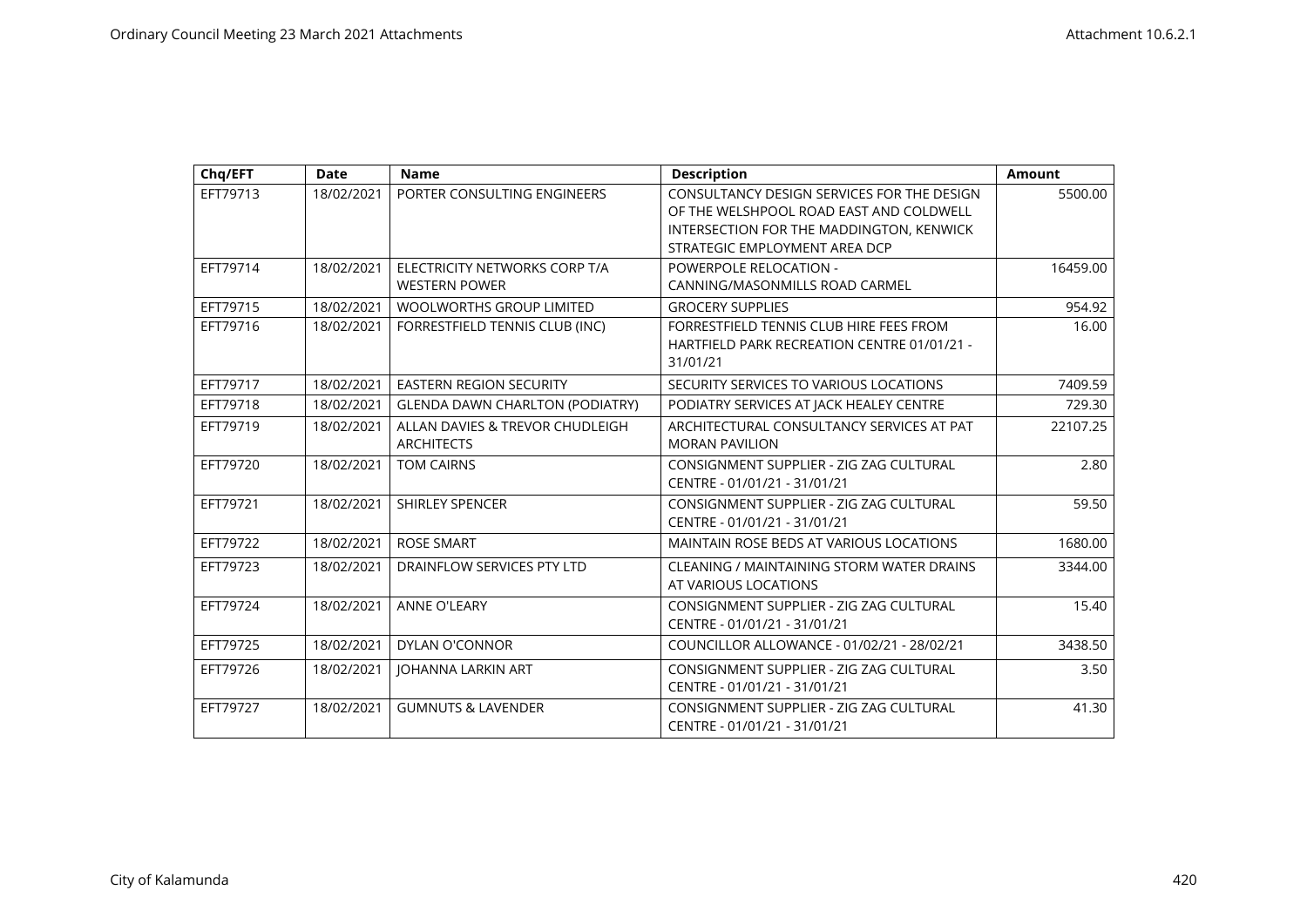| Chq/EFT  | <b>Date</b> | <b>Name</b>                                 | <b>Description</b>                                                               | <b>Amount</b> |
|----------|-------------|---------------------------------------------|----------------------------------------------------------------------------------|---------------|
| EFT79728 | 18/02/2021  | STATE WIDE TURF SERVICES                    | TURF SUPPLIES / MAINTENANCE FOR HARTFIELD<br><b>RESERVE</b>                      | 4777.30       |
| EFT79729 | 18/02/2021  | <b>CHRISTINE VITLER</b>                     | CONSIGNMENT SUPPLIER - ZIG ZAG CULTURAL<br>CENTRE - 01/01/21 - 31/01/21          | 7.35          |
| EFT79730 | 18/02/2021  | <b>BEAVER TREE SERVICES</b>                 | <b>GENERAL TREE SERVICES / UNDER POWERLINES</b><br>PRUNING FOR VARIOUS LOCATIONS | 7370.00       |
| EFT79731 | 18/02/2021  | WEST-SURE GROUP PTY LTD                     | CASH IN TRANSIT - JANUARY 2021                                                   | 1500.90       |
| EFT79732 | 18/02/2021  | <b>SAXON PAIGE GEE</b>                      | PART DOG STERILIZATION REFUND                                                    | 60.00         |
| EFT79733 | 18/02/2021  | <b>KARIN HOTCHKIN</b>                       | CONSIGNMENT SUPPLIER - ZIG ZAG CULTURAL<br>CENTRE - 01/01/21 - 31/01/21          | 23.10         |
| EFT79734 | 18/02/2021  | <b>ALISON MULCAHY</b>                       | CONSIGNMENT SUPPLIER - ZIG ZAG CULTURAL<br>CENTRE - 01/01/21 - 31/01/21          | 21.00         |
| EFT79735 | 18/02/2021  | SONJA SPEIGHT                               | CONSIGNMENT SUPPLIER - ZIG ZAG CULTURAL<br>CENTRE - 01/01/21 - 31/01/21          | 137.20        |
| EFT79736 | 18/02/2021  | THE PETAL PRESS                             | CONSIGNMENT SUPPLIER - ZIG ZAG CULTURAL<br>CENTRE - 01/01/21 - 31/01/21          | 46.76         |
| EFT79737 | 18/02/2021  | FOUNT OF LIFE OUTREACH MINISTRIES<br>INC    | <b>HALL BOND REFUND</b>                                                          | 400.00        |
| EFT79738 | 18/02/2021  | <b>CLAIRE O'NEILL - CLAIRE'S EMBROIDERY</b> | CONSIGNMENT SUPPLIER - ZIG ZAG CULTURAL<br>CENTRE - 01/01/21 - 31/01/21          | 99.40         |
| EFT79739 | 18/02/2021  | <b>LINDA STONES</b>                         | CONSIGNMENT SUPPLIER - ZIG ZAG CULTURAL<br>CENTRE - 01/01/21 - 31/01/21          | 129.50        |
| EFT79740 | 18/02/2021  | PETER FALCONER                              | CONSIGNMENT SUPPLIER - ZIG ZAG CULTURAL<br>CENTRE - 01/01/21 - 31/01/21          | 2.10          |
| EFT79741 | 18/02/2021  | <b>JANICE PITTMAN</b>                       | CONSIGNMENT SUPPLIER - ZIG ZAG CULTURAL<br>CENTRE - 01/01/21 - 31/01/21          | 11.55         |
| EFT79742 | 18/02/2021  | <b>JANELLE SEWELL</b>                       | COUNCILLOR ALLOWANCE - 01/02/21 - 28/02/21                                       | 2131.67       |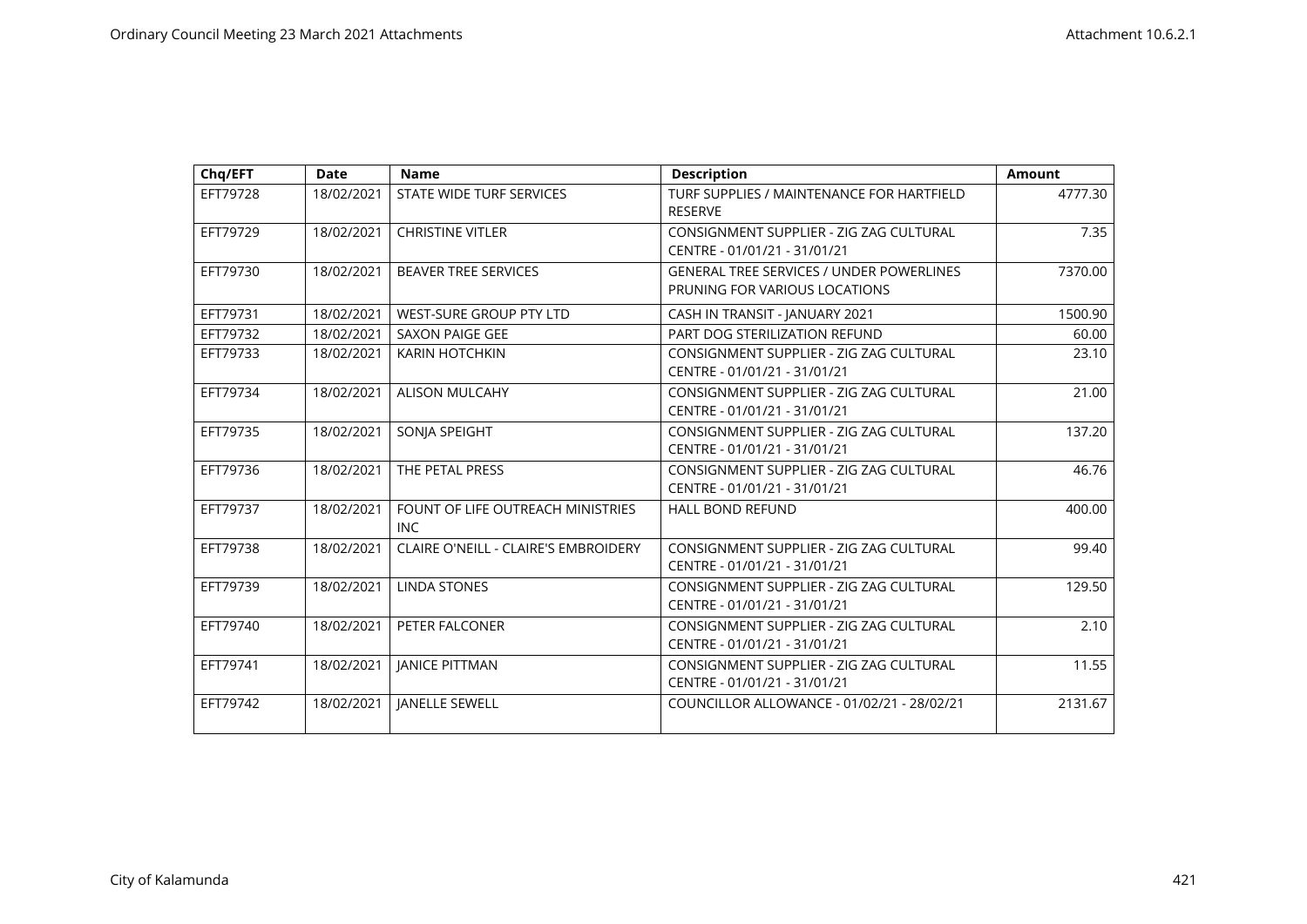| Chq/EFT  | <b>Date</b> | <b>Name</b>                                     | <b>Description</b>                                                                                                          | <b>Amount</b> |
|----------|-------------|-------------------------------------------------|-----------------------------------------------------------------------------------------------------------------------------|---------------|
| EFT79743 | 18/02/2021  | <b>MARY FORWARD</b>                             | CONSIGNMENT SUPPLIER - ZIG ZAG CULTURAL<br>CENTRE - 01/01/21 - 31/01/21                                                     | 60.20         |
| EFT79744 | 18/02/2021  | <b>FOXTEL</b>                                   | MONTHLY SUBSCRIPTION FEE - FEBRUARY 2021                                                                                    | 210.00        |
| EFT79745 | 18/02/2021  | <b>MARY CANNON</b>                              | COUNCILLOR ALLOWANCE - 01/02/21 - 28/02/21                                                                                  | 2131.67       |
| EFT79746 | 18/02/2021  | KALAMUNDA ELECTRICS                             | ELECTRICAL REPAIRS / MAINTENANCE FOR VARIOUS<br>LOCATIONS & SUPPLY NEW UNDERGROUND<br>SUBMAINS TO SOUND SHELL AT STIRK PARK | 19511.05      |
| EFT79747 | 18/02/2021  | THE ARTFUL FLOWE - FELICIA LOWE                 | CONSIGNMENT SUPPLIER - ZIG ZAG CULTURAL<br>CENTRE - 01/01/21 - 31/01/21                                                     | 140.70        |
| EFT79748 | 18/02/2021  | AAAC TOWING PTY LTD                             | <b>TOWING SERVICES FEES</b>                                                                                                 | 132.00        |
| EFT79749 | 18/02/2021  | PHILIP SWAIN                                    | ENVIRONMENTAL HEALTH OFFICER CONTRACTOR -<br>23/12/20 - 29/01/21                                                            | 5313.00       |
| EFT79750 | 18/02/2021  | ASHJAD PTY LTD T/A CUROST MILK<br><b>SUPPLY</b> | MILK SUPPLY FOR ADMINISTRATION CENTRE AND<br>OPERATIONS CENTRE                                                              | 482.78        |
| EFT79751 | 18/02/2021  | DFP RECRUITMENT SERVICES PTY LTD                | HIRE OF TEMPORARY STAFF FOR DEPOT / ADMIN                                                                                   | 4630.10       |
| EFT79752 | 18/02/2021  | <b>MAVIS PASKULICH</b>                          | CONSIGNMENT SUPPLIER - ZIG ZAG CULTURAL<br>CENTRE - 01/01/21 - 31/01/21                                                     | 70.00         |
| EFT79753 | 18/02/2021  | <b>CAMERON BLAIR</b>                            | COUNCILLOR ALLOWANCE - 01/02/21 - 28/02/21                                                                                  | 2131.67       |
| EFT79754 | 18/02/2021  | SPINIFEX SHEDS                                  | <b>BUILDING APPLICATION FEES REFUND</b>                                                                                     | 61.65         |
| EFT79755 | 18/02/2021  | OFF PEN PUBLISHING - BETH BAKER                 | CONSIGNMENT SUPPLIER - ZIG ZAG CULTURAL<br>CENTRE - 01/01/21 - 31/01/21                                                     | 12.74         |
| EFT79756 | 18/02/2021  | STAN THE TYRE MAN ( STAN'S TYRE<br>SERVICE WA)  | PLANT / VEHICLE PARTS                                                                                                       | 1155.00       |
| EFT79757 | 18/02/2021  | <b>BALLIGART - HELEN LOCK</b>                   | CONSIGNMENT SUPPLIER - ZIG ZAG CULTURAL<br>CENTRE - 01/01/21 - 31/01/21                                                     | 28.00         |
| EFT79758 | 18/02/2021  | PETER WEBB                                      | CONSIGNMENT SUPPLIER - ZIG ZAG CULTURAL<br>CENTRE - 01/01/21 - 31/01/21                                                     | 36.96         |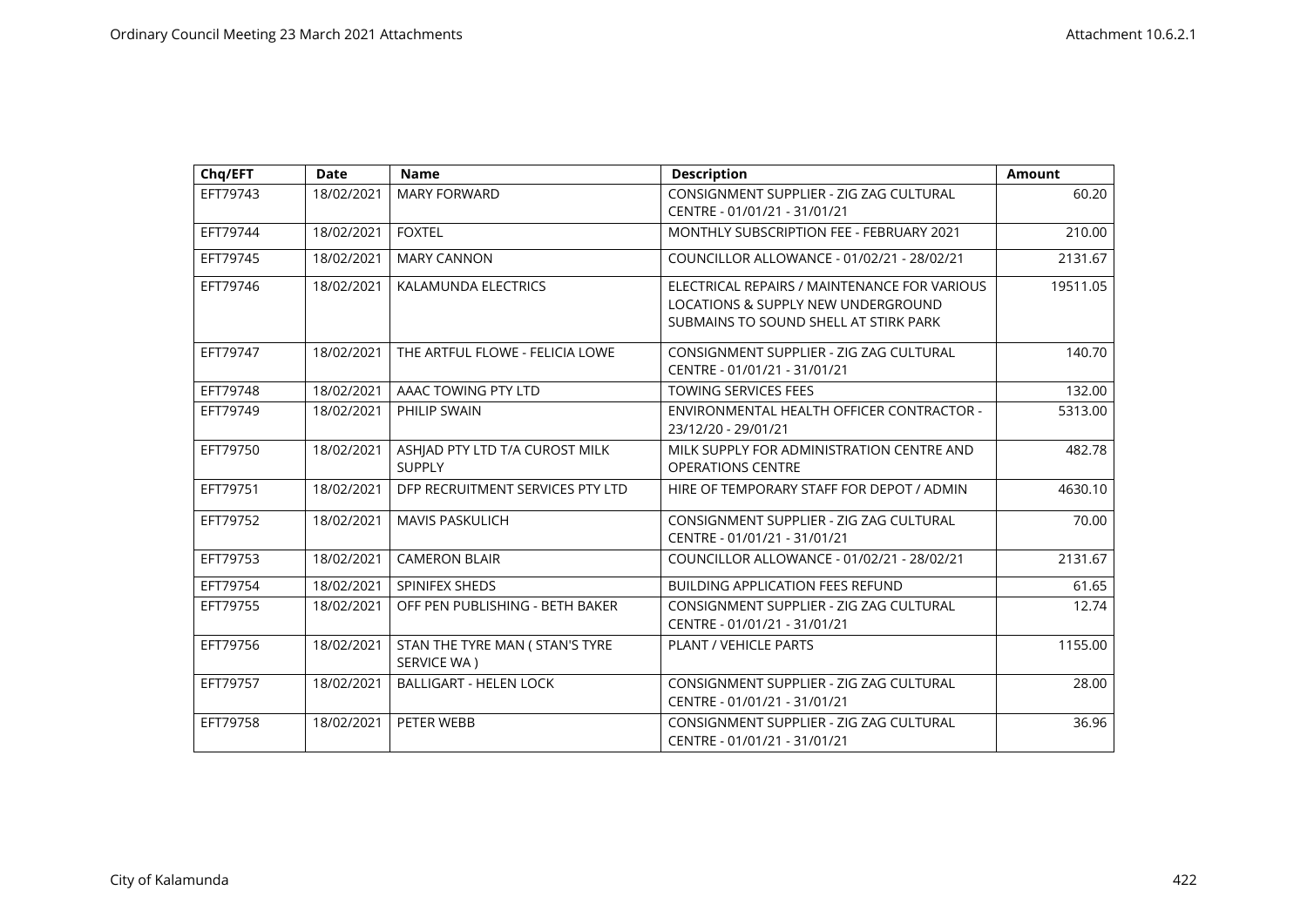| Chq/EFT  | <b>Date</b> | <b>Name</b>                         | <b>Description</b>                                                                                                    | <b>Amount</b> |
|----------|-------------|-------------------------------------|-----------------------------------------------------------------------------------------------------------------------|---------------|
| EFT79759 | 18/02/2021  | <b>BRENDAS CLAY CRAFT</b>           | CONSIGNMENT SUPPLIER - ZIG ZAG CULTURAL<br>CENTRE - 01/01/21 - 31/01/21                                               | 20.23         |
| EFT79760 | 18/02/2021  | <b>IRENE YOUNG</b>                  | CONSIGNMENT SUPPLIER - ZIG ZAG CULTURAL<br>CENTRE - 01/01/21 - 31/01/21                                               | 4.20          |
| EFT79761 | 18/02/2021  | LINDA RAPHAEL                       | CONSIGNMENT SUPPLIER - ZIG ZAG CULTURAL<br>CENTRE - 01/01/21 - 31/01/21                                               | 8.75          |
| EFT79762 | 18/02/2021  | NICKY WINTER - KASZAZZ IN KALAMUNDA | CONSIGNMENT SUPPLIER - ZIG ZAG CULTURAL<br>CENTRE - 01/01/21 - 31/01/21                                               | 4.90          |
| EFT79763 | 18/02/2021  | <b>BRAYCO GLOBAL PTY LTD</b>        | SUPPLY & DELIVERY OF SPLASH BACK BENCHES FOR<br><b>WALLISTON PONY CLUB</b>                                            | 1338.00       |
| EFT79764 | 18/02/2021  | THE LUCKY CHARM                     | NEWSPAPERS / MAGAZINES SUPPLIES FOR<br>KALAMUNDA LIBRARY                                                              | 58.44         |
| EFT79765 | 18/02/2021  | <b>CHRIS DURRANT</b>                | <b>GRAND PIANO BOND REFUND</b>                                                                                        | 210.00        |
| EFT79766 | 18/02/2021  | <b>HERB &amp; ESSENCE</b>           | CONSIGNMENT SUPPLIER - ZIG ZAG CULTURAL<br>CENTRE - 01/01/21 - 31/01/21                                               | 30.10         |
| EFT79767 | 18/02/2021  | <b>FOCUS MUSIC PTY LTD</b>          | HALL & GRAND PIANO BOND REFUND                                                                                        | 610.00        |
| EFT79768 | 18/02/2021  | <b>FRAMES OF THE FOREST</b>         | CONSIGNMENT SUPPLIER - ZIG ZAG CULTURAL<br>CENTRE - 01/01/21 - 31/01/21                                               | 27.30         |
| EFT79769 | 18/02/2021  | <b>SECURE PAY</b>                   | <b>TICKET TRANSACTIONS FEES</b>                                                                                       | 5.74          |
| EFT79770 | 18/02/2021  | ROSEMARY (ROSE) HANCOCK             | CONSIGNMENT SUPPLIER - ZIG ZAG CULTURAL<br>CENTRE - 01/01/21 - 31/01/21                                               | 3.43          |
| EFT79771 | 18/02/2021  | <b>MARK ONE VISUAL</b>              | REPAIR OF VANDALISED LIGHTING AND<br>CONNECTIONS AND RESET OF EQUIPMENT TO<br>LARGE GUM TREE, ZIG ZAG CULTURAL CENTRE | 858.00        |
| EFT79772 | 18/02/2021  | <b>MARKET CREATIONS</b>             | MARKETING & TECHNOLOGY SERVICE FEES &<br><b>MONTHLY CLOUD HOSTING SERVICES</b>                                        | 33561.76      |
| EFT79773 | 18/02/2021  | <b>TREASURES OF AUSTRALIA</b>       | CONSIGNMENT SUPPLIER - ZIG ZAG CULTURAL<br>CENTRE - 01/01/21 - 31/01/21                                               | 32.13         |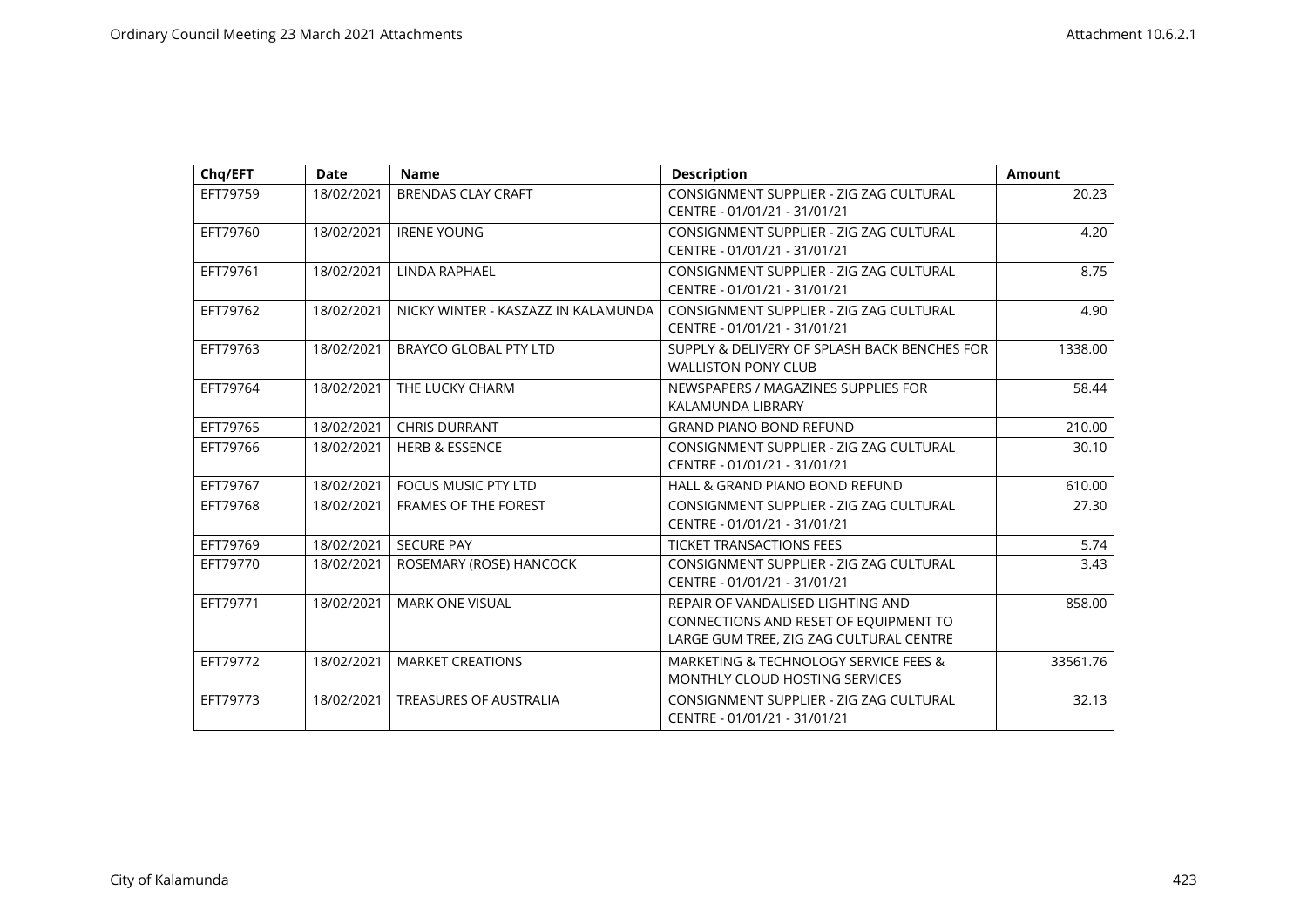| Chq/EFT  | <b>Date</b> | <b>Name</b>                                                     | <b>Description</b>                                                                                                                         | Amount   |
|----------|-------------|-----------------------------------------------------------------|--------------------------------------------------------------------------------------------------------------------------------------------|----------|
| EFT79774 | 18/02/2021  | SPICK AND SPAN COMMERCIAL<br>PROPERTY MAINTENANCE PTY LTD       | <b>CLEANING SERVICES &amp; CONSUMABLES FOR</b><br><b>VARIOUS LOCATIONS</b>                                                                 | 6263.27  |
| EFT79775 | 18/02/2021  | <b>ENTIRE FIRE MANAGEMENT</b>                                   | FIREBREAK MAINTENANCE AT VARIOUS LOCATIONS                                                                                                 | 51471.20 |
| EFT79776 | 18/02/2021  | RELATIONSHIPS AUSTRALIA WA INC                                  | EMPLOYMENT ASSISTANCE PROGRAM SESSIONS                                                                                                     | 825.00   |
| EFT79777 | 18/02/2021  | <b>SALLY EDMONDS ART</b>                                        | CONSIGNMENT SUPPLIER - ZIG ZAG CULTURAL<br>CENTRE - 01/01/21 - 31/01/21                                                                    | 33.60    |
| EFT79778 | 18/02/2021  | DOWSING GROUP PTY LTD                                           | SUPPLY AND INSTALL FOOTPATH FOR THE LINCOLN<br>RESERVE OPEN SPACE DEVELOPMENT                                                              | 62377.68 |
| EFT79779 | 18/02/2021  | <b>ALASTAIR TAYLOR</b>                                          | CONSIGNMENT SUPPLIER - ZIG ZAG CULTURAL<br>CENTRE - 01/01/21 - 31/01/21                                                                    | 8.12     |
| EFT79780 | 18/02/2021  | SYLVANA DOUGLAS                                                 | CONSIGNMENT SUPPLIER - ZIG ZAG CULTURAL<br>CENTRE - 01/01/21 - 31/01/21                                                                    | 11.20    |
| EFT79781 | 18/02/2021  | NYUNGAR.COM ( NEVILLE COLLARD )                                 | WELCOME TO COUNTRY FOR OPENING OF<br>KALAMUNDA COMMUNITY CENTRE                                                                            | 550.00   |
| EFT79782 | 18/02/2021  | A PROUD LANDMARK PTY LTD                                        | MAINTENANCE AND FORMATIVE PRUNING TO<br>TREES PLANTED THROUGH THE CITY ANNUAL<br>PLANTING PROGRAM & MULCHING AT<br>FORRESTFIELD SKATE PARK | 16476.30 |
| EFT79783 | 18/02/2021  | <b>EMPLOYEECONNECT PTY LTD</b>                                  | MONTHLY SOFTWARE AND SERVICE FOR PRO<br><b>JANUARY 2021</b>                                                                                | 2906.51  |
| EFT79784 | 18/02/2021  | SERPENTINE SPRING WATER                                         | SPRING WATER SUPPLIES FOR ZIG ZAG CULTURAL<br><b>CENTRE</b>                                                                                | 31.50    |
| EFT79785 | 18/02/2021  | ORACLE CUSTOMER MANAGEMENT<br>SOLUTIONS PTY LTD T/AS ORACLE CMS | ORACLE AFTER HOURS SERVICE - JANUARY 2021                                                                                                  | 2294.90  |
| EFT79786 | 18/02/2021  | BEPASSEY NOMINEES PTY LTD T/A<br><b>BEACON EQUIPMENT</b>        | PLANT / VEHICLE PARTS                                                                                                                      | 433.00   |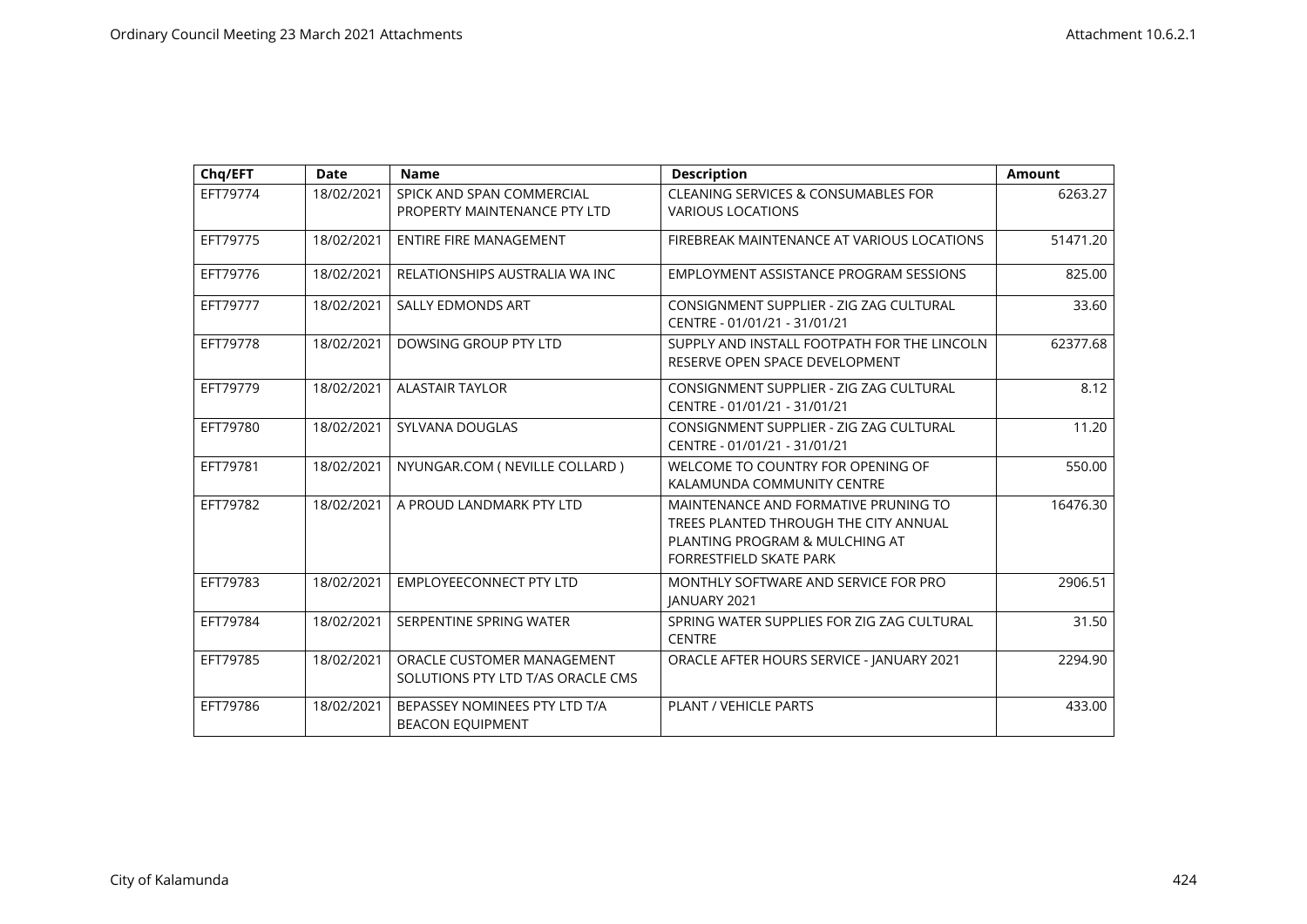| Chq/EFT  | <b>Date</b> | <b>Name</b>                                                    | <b>Description</b>                                                                                            | <b>Amount</b> |
|----------|-------------|----------------------------------------------------------------|---------------------------------------------------------------------------------------------------------------|---------------|
| EFT79787 | 18/02/2021  | SKATEBOARDING WA                                               | LEARN TO SKATEBOARD WORKSHOP 3 AT<br>FORRESTFIELD SKATE PARK                                                  | 632.50        |
| EFT79788 | 18/02/2021  | <b>MAHARI</b>                                                  | CONSIGNMENT SUPPLIER - ZIG ZAG CULTURAL<br>CENTRE - 01/01/21 - 31/01/21                                       | 29.40         |
| EFT79789 | 18/02/2021  | <b>MARY ANN SILAGAN</b>                                        | <b>KEY &amp; HALL BOND REFUND</b>                                                                             | 806.00        |
| EFT79790 | 18/02/2021  | NEWHAWK CORPORATION PTY LTD T/AS<br><b>EIAN COMMUNICATIONS</b> | SUPPLY & DELIVERY OF VARIOUS GOODS FOR<br><b>RANGER SERVICES</b>                                              | 745.80        |
| EFT79791 | 18/02/2021  | AVANTGARDE TECHNOLOGIES PTY LTD                                | CONSULTING SERVICES FOR IT DEPARTMENT                                                                         | 4510.00       |
| EFT79792 | 18/02/2021  | <b>STUDIO SHEVA</b>                                            | CONSIGNMENT SUPPLIER - ZIG ZAG CULTURAL<br>CENTRE - 01/01/21 - 31/01/21                                       | 40.95         |
| EFT79793 | 18/02/2021  | PAULINE NICE PHOTOGRAPHY                                       | CONSIGNMENT SUPPLIER - ZIG ZAG CULTURAL<br>CENTRE - 01/01/21 - 31/01/21                                       | 105.00        |
| EFT79794 | 18/02/2021  | <b>REENA KRISHNAMURTHY</b>                                     | <b>BUILDING APPLICATION FEE REFUND</b>                                                                        | 61.65         |
| EFT79795 | 18/02/2021  | SARAH CARLTON ART                                              | CONSIGNMENT SUPPLIER - ZIG ZAG CULTURAL<br>CENTRE - 01/01/21 - 31/01/21                                       | 8.40          |
| EFT79796 | 18/02/2021  | ROAD RAIL & MINE PRODUCTS PTY LTD                              | SUPPLY & REPLACE 22 SENTRY BARRIER POSTS<br>INCLUDING TRAFFICE MANAGEMENT FEES AT<br><b>WELSHPOOL RD EAST</b> | 5643.00       |
| EFT79797 | 18/02/2021  | <b>MATT CAL MUSIC</b>                                          | PERFORMANCE FOR THE OPENING OF KALAMUNDA<br><b>COMMUNITY CENTRE</b>                                           | 440.00        |
| EFT79798 | 18/02/2021  | <b>ERA HOSTING</b>                                             | MONTHLY VOIP FEES FOR EMERGENCY SERVICES                                                                      | 493.83        |
| EFT79799 | 18/02/2021  | <b>BANKSIA CREATIVE</b>                                        | CONSIGNMENT SUPPLIER - ZIG ZAG CULTURAL<br>CENTRE - 01/01/21 - 31/01/21                                       | 11.20         |
| EFT79800 | 18/02/2021  | <b>GREEN HOUSE GALLERY</b>                                     | SALE OF ARTWORK - OUT OF THE GREENHOUSE<br><b>EXHIBITION</b>                                                  | 870.00        |
| EFT79801 | 18/02/2021  | <b>CLARE JOHNSTON</b>                                          | CONSIGNMENT SUPPLIER - ZIG ZAG CULTURAL<br>CENTRE - 01/01/21 - 31/01/21                                       | 55.30         |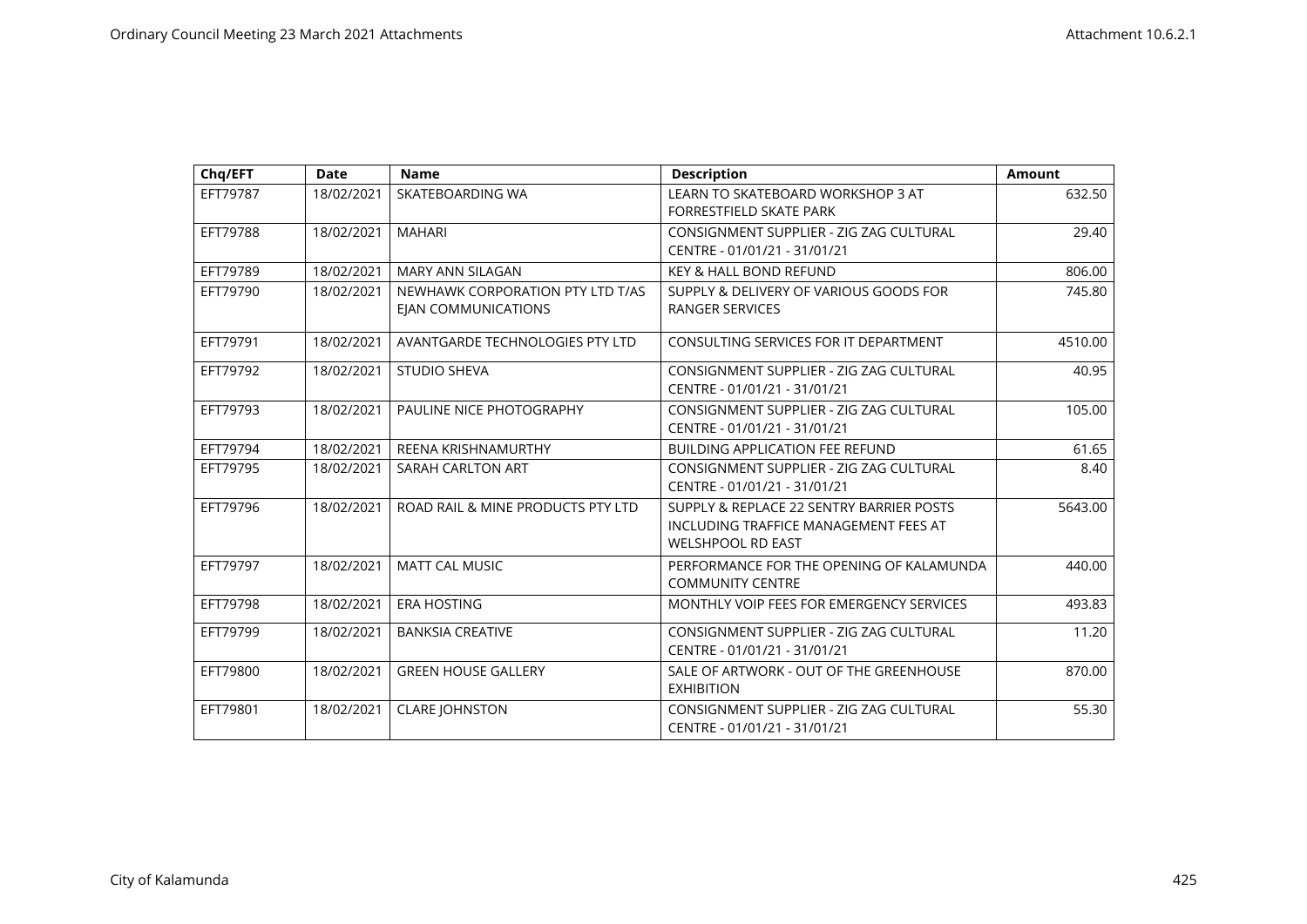| Chq/EFT  | <b>Date</b> | <b>Name</b>                                   | <b>Description</b>                                                                                                                              | <b>Amount</b> |
|----------|-------------|-----------------------------------------------|-------------------------------------------------------------------------------------------------------------------------------------------------|---------------|
| EFT79802 | 18/02/2021  | <b>GLOBAL GUMNUTS &amp; NURSERY</b>           | CONSIGNMENT SUPPLIER - ZIG ZAG CULTURAL<br>CENTRE - 01/01/21 - 31/01/21                                                                         | 110.32        |
| EFT79803 | 18/02/2021  | QED ENVIRONMENTAL PTY LTD                     | ENVIRONMENTAL SERVICES INCLUDING ASBESTOS<br>REPORTING AND TESTING FOR KALAMUNDA TOY<br><b>LIBRARY</b>                                          | 1208.63       |
| EFT79804 | 18/02/2021  | <b>ODDBALL</b>                                | SUPPLY & DELIVERY OF VARIOUS GOODS FOR ZIG<br><b>ZAG CULTURAL CENTRE</b>                                                                        | 267.30        |
| EFT79805 | 18/02/2021  | <b>VENDORPANEL PTY LTD</b>                    | SUPPLY INTELLIGENCE BADGE IMPLEMENTATION &<br><b>ACTIVATION</b>                                                                                 | 1925.00       |
| EFT79806 | 18/02/2021  | LANDSCAPE AND MAINTENANCE<br><b>SOLUTIONS</b> | RESIDENTIAL VERGE, PASSIVE & ACTIVE RESERVES<br><b>MOWING SERVICES</b>                                                                          | 987.80        |
| EFT79807 | 18/02/2021  | MARSHALL'S WESTERN AUSTRALIAN<br><b>HONEY</b> | CONSIGNMENT SUPPLIER - ZIG ZAG CULTURAL<br>CENTRE - 01/01/21 - 31/01/21                                                                         | 84.70         |
| EFT79808 | 18/02/2021  | BAMBOOZLED QUIZMASTERS                        | LIVE MUSIC TRIVIA EVENT DECEMBER 4, 2020                                                                                                        | 2250.00       |
| EFT79809 | 18/02/2021  | <b>LEAH DESMAY</b>                            | CONSIGNMENT SUPPLIER - ZIG ZAG CULTURAL<br>CENTRE - 01/01/21 - 31/01/21                                                                         | 24.50         |
| EFT79810 | 18/02/2021  | THE OLD MARKET GARDEN                         | CONSIGNMENT SUPPLIER - ZIG ZAG CULTURAL<br>CENTRE - 01/01/21 - 31/01/21                                                                         | 46.90         |
| EFT79811 | 18/02/2021  | <b>SHELLEY PIANG-NEE</b>                      | CONSIGNMENT SUPPLIER - ZIG ZAG CULTURAL<br>CENTRE - 01/01/21 - 31/01/21                                                                         | 28.00         |
| EFT79812 | 18/02/2021  | METALTEX AUSTRALIA PTY LTD                    | SUPPLY & DELIVERY OF STAINLESS STEEL<br>HANDSFREE SANITISER STANDS X 4 POWDER<br>COATED CHILD SIZE HANDSFREE SANITISER STANDS<br>X <sub>2</sub> | 2590.50       |
| EFT79813 | 18/02/2021  | <b>LEAF &amp; MOSS</b>                        | CREATE YOUR OWN TERRARIUM WORKSHOP AT<br><b>HIGH WYCOMBE LIBRARY</b>                                                                            | 1000.00       |
| EFT79814 | 18/02/2021  | <b>BARBARA KELLY</b>                          | CONSIGNMENT SUPPLIER - ZIG ZAG CULTURAL<br>CENTRE - 01/01/21 - 31/01/21                                                                         | 9.80          |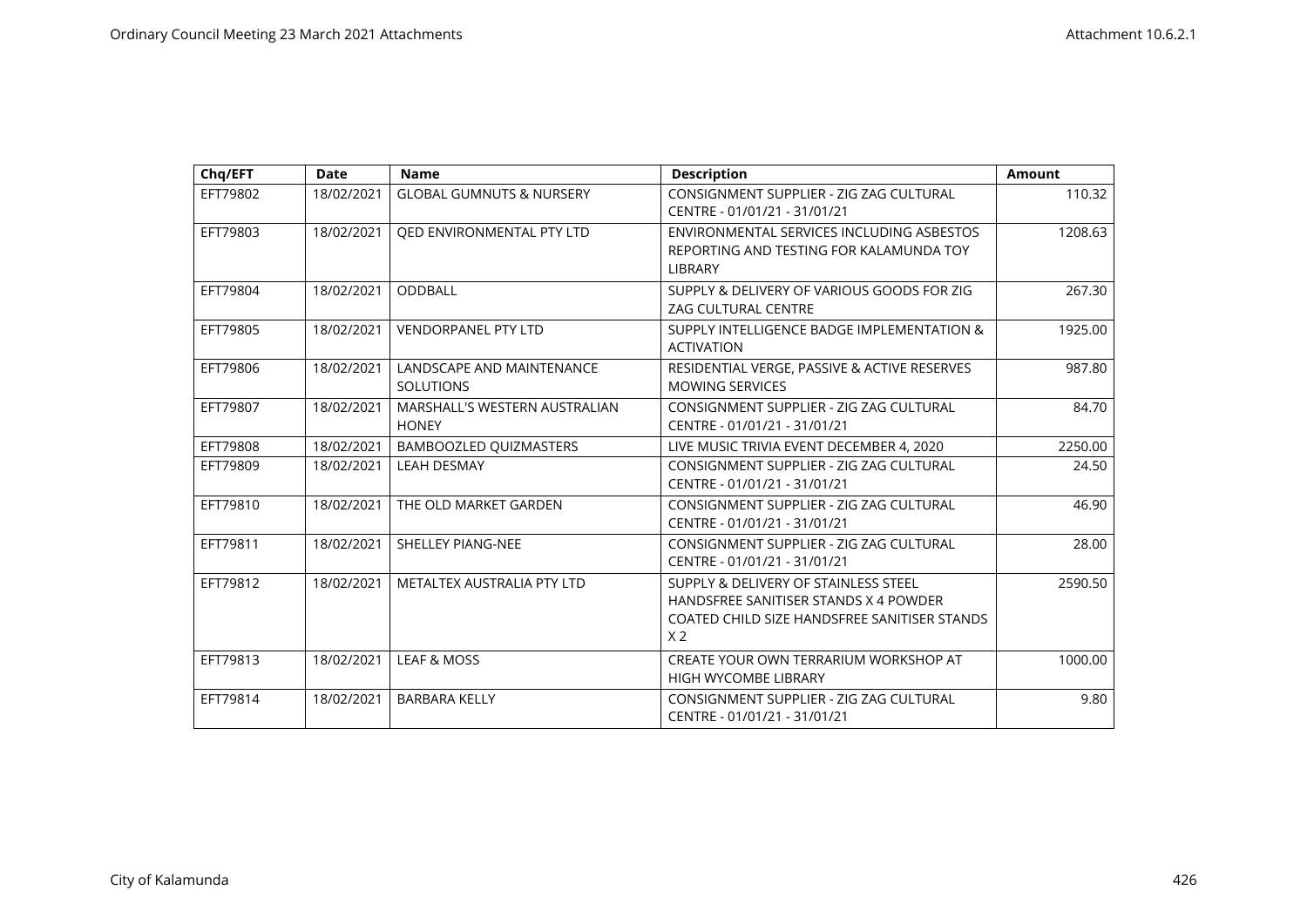| Chq/EFT  | <b>Date</b> | <b>Name</b>                                    | <b>Description</b>                                                                                                                                 | <b>Amount</b> |
|----------|-------------|------------------------------------------------|----------------------------------------------------------------------------------------------------------------------------------------------------|---------------|
| EFT79815 | 18/02/2021  | <b>ERA COMMUNICATIONS</b>                      | ERA COMMUNICATION PROGRAMING AND<br>DIVERSION WORK FOR THE NEW BUSH FIRE<br><b>BRIGADE PHONE SYSTEM</b>                                            | 206.25        |
| EFT79816 | 18/02/2021  | NICHOLAS MCKENZIE                              | BOOKING HIRE REFUND DUE TO COVID 5 DAY<br>LOCKDOWN CLOSURE - BOOKING ID 84931                                                                      | 60.00         |
| EFT79817 | 18/02/2021  | <b>RUTH GONCALVES</b>                          | <b>KEY &amp; HALL BOND REFUND</b>                                                                                                                  | 450.00        |
| EFT79818 | 24/02/2021  | <b>HART SPORT</b>                              | GYM EQUIPMENT SUPPLIES FOR HARTFIELD PARK<br><b>RECREATION CENTRE</b>                                                                              | 127.00        |
| EFT79819 | 24/02/2021  | THE WORKWEAR GROUP PTY LTD                     | SUPPLY OF UNIFORM FOR VARIOUS STAFF<br><b>MEMBERS</b>                                                                                              | 1010.29       |
| EFT79820 | 24/02/2021  | <b>IMAGE EMBROIDERY</b>                        | SUPPLY OF UNIFORM FOR VARIOUS STAFF<br><b>MEMBERS</b>                                                                                              | 237.60        |
| EFT79821 | 24/02/2021  | ELEMENT ADVISORY PTY LTD                       | PROFESSIONAL PLANNING SERVICES FOR<br>FORRESTFIELD NORTH STRUCTURE PLAN<br>9TH INSTALMENT - DESIGN GUIDELINES & STAGE 2<br>ADDITIONAL DCP SERVICES | 6613.40       |
| EFT79822 | 24/02/2021  | <b>TOTALLY WORKWEAR</b>                        | SUPPLY OF PROTECTIVE CLOTHING FOR VARIOUS<br><b>STAFF</b>                                                                                          | 1292.79       |
| EFT79823 | 24/02/2021  | <b>SCOTT PRINT</b>                             | SUPPLY OF BASIC PULL-UP BANNER                                                                                                                     | 331.10        |
| EFT79824 | 24/02/2021  | DATA#3 LIMITED                                 | MICROSOFT LICENCING CONTRACT - PROJECT PLAN,<br>VISIO PLAN, M365 E3, UNIFIED SHARED LICENSE<br>FOR OFFICE 365 - SL2101280296/1                     | 166242.96     |
| EFT79825 | 24/02/2021  | COATES HIRE OPERATIONS PTY LTD                 | PLANT / EQUIPMENT HIRE FEES                                                                                                                        | 575.45        |
| EFT79826 | 24/02/2021  | LANDGATE                                       | SERVICE FEE - EXTRACTION OF RECTIFIED AERIAL<br><b>IMAGERY</b>                                                                                     | 567.60        |
| EFT79827 | 24/02/2021  | <b>FORPARK PTY LTD</b>                         | PLAY GROUND EQUIPMENT REPAIRS /<br>MAINTENANCE AT BILL SHAW RESERVE                                                                                | 1691.80       |
| EFT79828 | 24/02/2021  | DOWNER EDI ENGINEERING POWER PTY<br><b>LTD</b> | SUPPLY AND INSTALL 2 ILLUMINATORS SYSTEMS<br>FOR FALLS ROAD SITE AND ZIG ZAG SITE                                                                  | 3360.72       |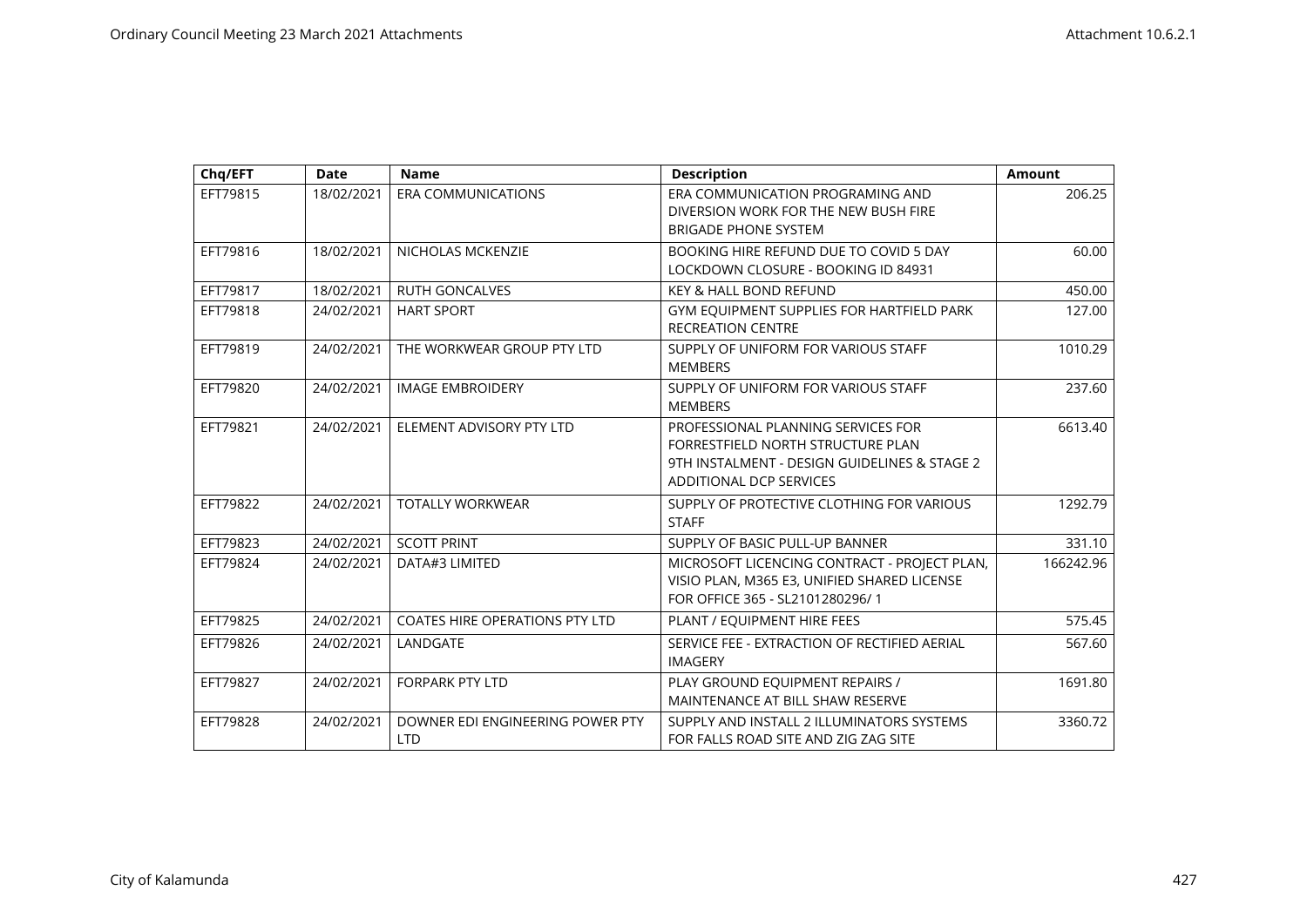| Chq/EFT  | <b>Date</b> | <b>Name</b>                          | <b>Description</b>                                                 | <b>Amount</b> |
|----------|-------------|--------------------------------------|--------------------------------------------------------------------|---------------|
| EFT79829 | 24/02/2021  | LANDGATE - VALUATIONS                | <b>GROSS RENTAL VALUATION FEES FOR VARIOUS</b><br><b>LOCATIONS</b> | 3201.66       |
| EFT79830 | 24/02/2021  | <b>ECHO NEWSPAPER</b>                | ADVERTISING FOR VARIOUS JOBS / EVENTS                              | 2420.00       |
| EFT79831 | 24/02/2021  | EASTERN METROPOLITAN REGIONAL        | DOMESTIC / WASTE CHARGES - RED HILL TIP,                           | 364153.58     |
|          |             | <b>COUNCIL (EMRC)</b>                | <b>MATTRESS &amp; TIMBER DISPOSAL FEES</b>                         |               |
| EFT79832 | 24/02/2021  | <b>STATEWIDE BEARINGS</b>            | PLANT / VEHICLE PARTS                                              | 166.54        |
| EFT79833 | 24/02/2021  | <b>RAECO</b>                         | <b>STATIONERY / OFFICE SUPPLIES</b>                                | 196.42        |
| EFT79834 | 24/02/2021  | <b>MCINTOSH &amp; SON</b>            | PLANT / VEHICLE PARTS                                              | 615.38        |
| EFT79835 | 24/02/2021  | SYNERGY                              | <b>POWER CHARGES</b>                                               | 3474.26       |
| EFT79836 | 24/02/2021  | <b>KENYON &amp; COMPANY PTY LTD</b>  | <b>PLANT / VEHICLE PARTS</b>                                       | 704.00        |
| EFT79837 | 24/02/2021  | <b>COCKBURN CEMENT</b>               | ROAD / FOOTPATH MATERIALS                                          | 1189.06       |
| EFT79838 | 24/02/2021  | WA LIMESTONE COMPANY                 | ROAD MATERIALS FOR VARIOUS LOCATIONS                               | 638.02        |
| EFT79839 | 24/02/2021  | <b>WINC AUSTRALIA PTY LTD</b>        | <b>STATIONERY / OFFICE SUPPLIES</b>                                | 567.56        |
| EFT79840 | 24/02/2021  | FULTON HOGAN INDUSTRIES PTY LTD      | ROAD MATERIALS FOR VARIOUS LOCATIONS                               | 150053.43     |
| EFT79841 | 24/02/2021  | <b>BUCHER MUNICIPAL PTY LTD</b>      | PLANT / VEHICLE PARTS                                              | 112.67        |
| EFT79842 | 24/02/2021  | SIRSIDYNIX PTY LTD                   | SOFTWARE MAINTENANCE                                               | 908.49        |
| EFT79843 | 24/02/2021  | <b>I BLACKWOOD &amp; SON LIMITED</b> | <b>GENERAL HARDWARE &amp; PROTECTIVE WEAR</b><br><b>SUPPLIES</b>   | 10767.92      |
| EFT79844 | 24/02/2021  | <b>SLATER GARTRELL SPORTS</b>        | REPAIR MAIDA VALE CRICKET NET SURFACE                              | 1001.00       |
| EFT79845 | 24/02/2021  | CAT WELFARE SOCIETY INC              | REHOMING OF UNCLAIMED CATS FROM POUND                              | 88.00         |
| EFT79846 | 24/02/2021  | E & MJ ROSHER PTY LTD                | PLANT / VEHICLE PARTS                                              | 316.70        |
| EFT79847 | 24/02/2021  | <b>MARTIN'S TRAILER PARTS</b>        | PLANT / VEHICLE PARTS                                              | 465.62        |
| EFT79848 | 24/02/2021  | D & E PARKER T/A LAWN DOCTOR         | LAWN SERVICES FOR VARIOUS LOCATIONS &                              | 26609.00      |
|          |             |                                      | TURFING WORKS AT HARTFIELD PARK SOCCER.                            |               |
|          |             |                                      | SCOTT RESERVE & KOSTERA OVAL                                       |               |
| EFT79849 | 24/02/2021  | TOTAL PACKAGING (WA) PTY LTD         | SUPPLY OF DOG LITTER BAGS                                          | 1287.00       |
| EFT79850 | 24/02/2021  | ACCESS ICON PTY LTD T/A CASCADA      | DRAINAGE SUPPLIES FOR VARIOUS LOCATIONS                            | 3301.10       |
| EFT79851 | 24/02/2021  | <b>B &amp; J CATALANO PTY LTD</b>    | ROAD MATERIALS FOR VARIOUS LOCATIONS                               | 9421.25       |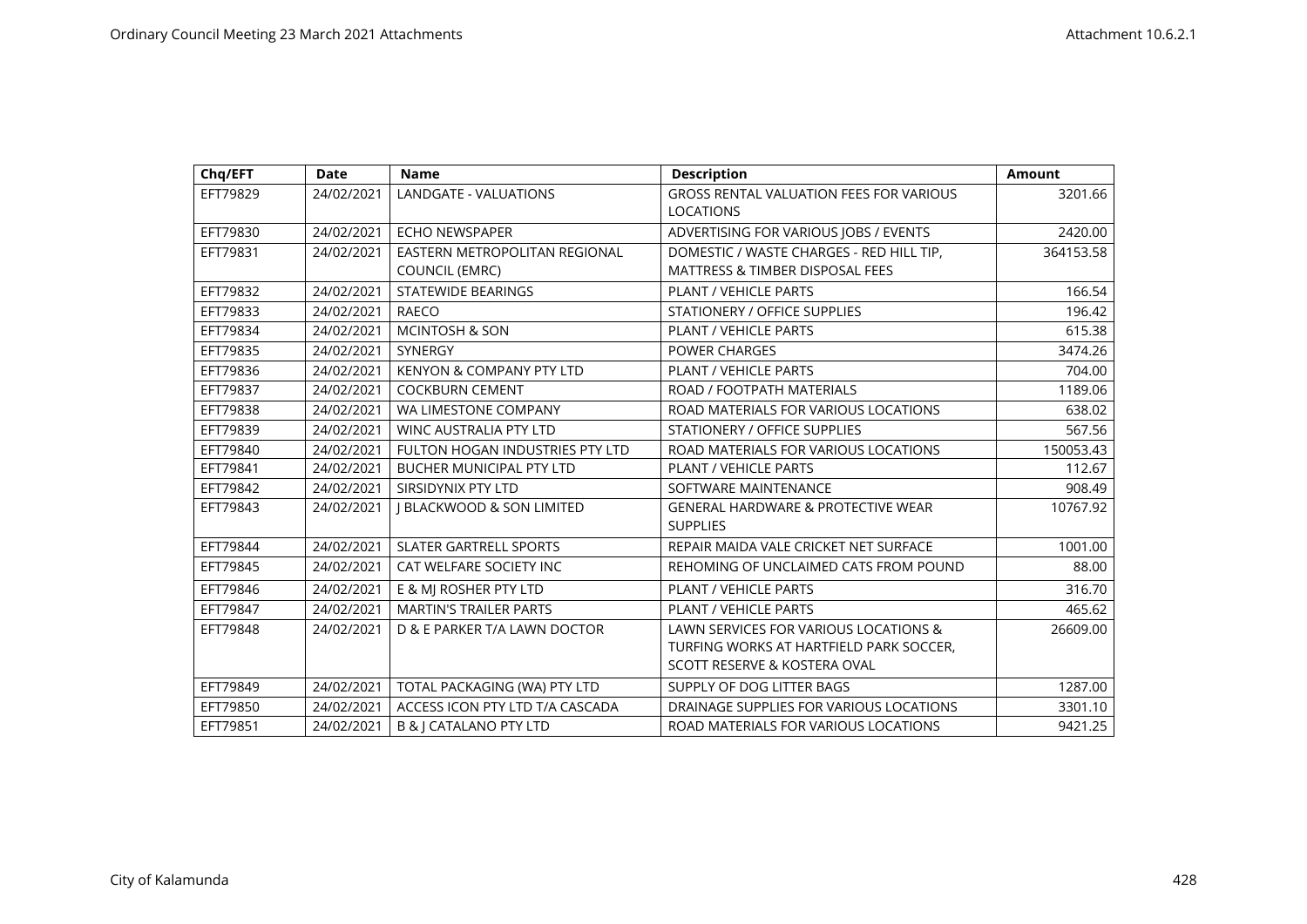| Chq/EFT  | <b>Date</b> | <b>Name</b>                                                        | <b>Description</b>                                                                                                                                      | <b>Amount</b> |
|----------|-------------|--------------------------------------------------------------------|---------------------------------------------------------------------------------------------------------------------------------------------------------|---------------|
| EFT79852 | 24/02/2021  | <b>WA BLUEMETAL</b>                                                | ROAD MATERIALS SUPPLIES FOR VARIOUS<br><b>LOCATIONS</b>                                                                                                 | 2049.45       |
| EFT79853 | 24/02/2021  | ROAD AND TRAFFIC SERVICES PTY LTD                                  | SETOUT & INSTALL PAVEMENT MARKING AT<br>HARRISON RD & HILLAN PL FORRESTFIELD &<br>SUPPLY & INSTALL SPEED CUSHION ON ELIZABETH<br>& RAILWAY RD KALAMUNDA | 6097.96       |
| EFT79854 | 24/02/2021  | QUICK CORPORATE AUST PTY LTD                                       | STATIONERY & OFFICE SUPPLIES                                                                                                                            | 1792.88       |
| EFT79855 | 24/02/2021  | <b>WREN OIL</b>                                                    | WASTE OIL RECYCLING - DISPOSAL FEES                                                                                                                     | 16.50         |
| EFT79856 | 24/02/2021  | PACIFIC BIOLOGICS PTY LTD                                          | MOSQUITO CONTROL SUPPLIES - SUPPLY &<br>DELIVERY OF 5 PROLINK XR BRIQUET CASES                                                                          | 7291.83       |
| EFT79857 | 24/02/2021  | <b>BOC LIMITED</b>                                                 | SUPPLY & DELIVERY OF DRY ICE PELLETS                                                                                                                    | 3.33          |
| EFT79858 | 24/02/2021  | <b>HYDROQUIP PUMPS</b>                                             | DRILL & EQUIP NEW BORE WITH PUMP AT<br>WOODLUPINE CREEK & REPLACE PUMP UNIT ON<br>SKID IN LAKE AT OLLIE WORRELL RESERVE                                 | 50933.30      |
| EFT79859 | 24/02/2021  | ABAXA (WH LOCATION SERVICES)                                       | SUPPLY UNDERGROUND SERVICE LOCATIONS AT<br><b>RAY OWEN CARPARK</b>                                                                                      | 936.91        |
| EFT79860 | 24/02/2021  | DIRECT TRADES SUPPLY PTY LTD                                       | <b>VARIOUS HARDWARE SUPPLIES</b>                                                                                                                        | 1228.91       |
| EFT79861 | 24/02/2021  | <b>SHRED-X PTY LTD</b>                                             | SECURE DOCUMENT DISPOSAL BIN REMOVAL AND<br><b>REPLACEMENT</b>                                                                                          | 121.00        |
| EFT79862 | 24/02/2021  | MARTINS ENVIRONMENTAL SERVICES                                     | HERBICIDE SPRAYING FOR CONTROL OF WEEDS IN<br><b>CONSERVATION RESERVES</b>                                                                              | 12155.00      |
| EFT79863 | 24/02/2021  | DOWNER EDI WORKS PTY LTD                                           | REPLACE 4 SPEED CAUTION ON MCRAE RD<br>KALAMUNDA                                                                                                        | 7137.68       |
| EFT79864 | 24/02/2021  | DEPARTMENT OF BIODIVERSITY,<br><b>CONSERVATION AND ATTRACTIONS</b> | MERCHANDISE SUPPLIES FOR RESALE AT THE ZIG<br>ZAG CULTURAL CENTRE                                                                                       | 269.10        |
| EFT79865 | 24/02/2021  | VERMEER (WA & NT)                                                  | <b>PLANT / VEHICLE PARTS</b>                                                                                                                            | 530.20        |
| EFT79866 | 24/02/2021  | BOYA EQUIPMENT PTY LTD                                             | PLANT / VEHICLE PARTS                                                                                                                                   | 202.63        |
| EFT79867 | 24/02/2021  | THE PERTH MINT AUSTRALIA                                           | SUPPLY & DELIVERY OF 2021 CITIZENSHIP COINS                                                                                                             | 753.50        |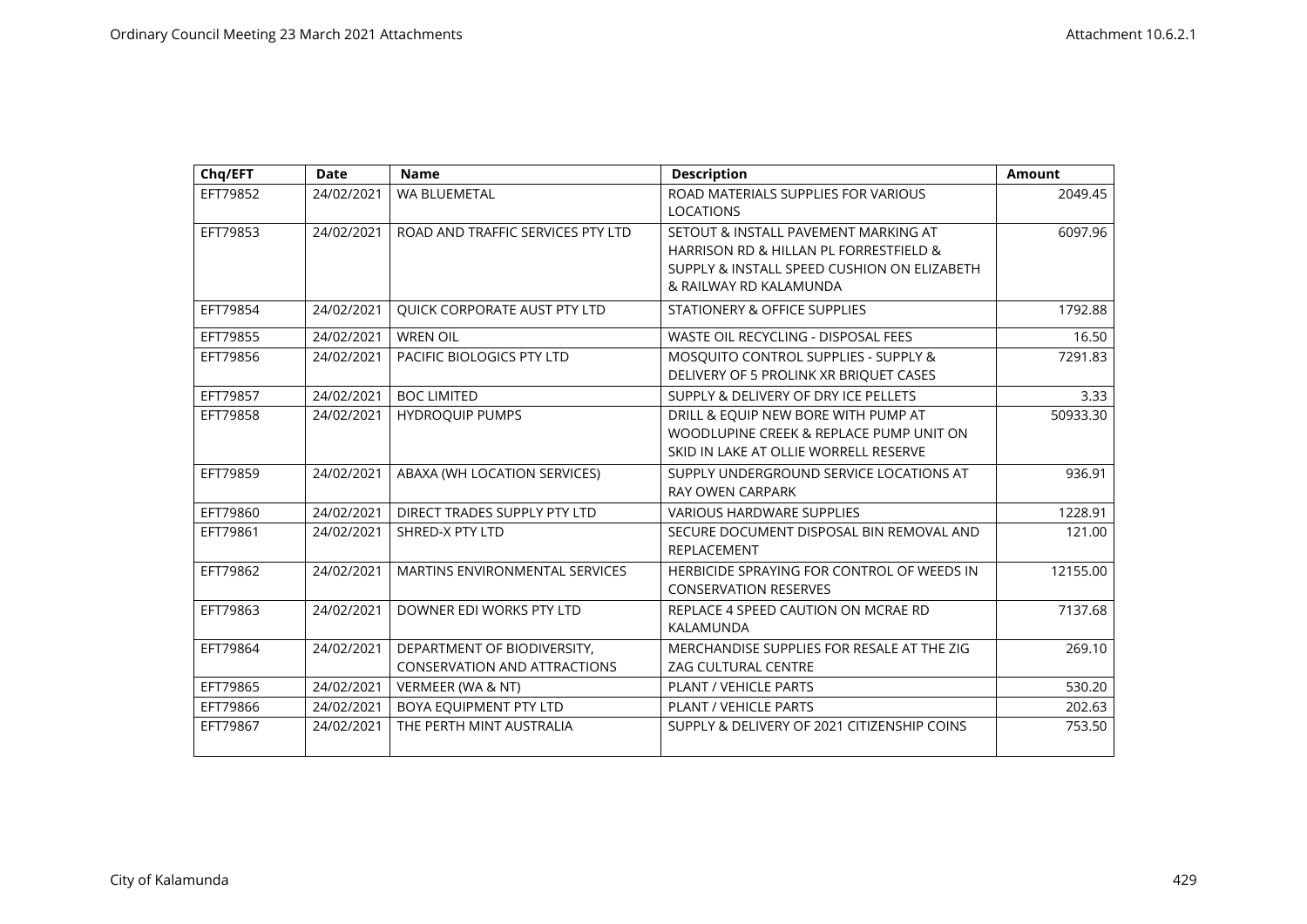| Chq/EFT  | <b>Date</b> | <b>Name</b>                                                   | <b>Description</b>                                                                                                                                                                                                                                         | <b>Amount</b> |
|----------|-------------|---------------------------------------------------------------|------------------------------------------------------------------------------------------------------------------------------------------------------------------------------------------------------------------------------------------------------------|---------------|
| EFT79868 | 24/02/2021  | LIGHTFORCE ASSET PTY LTD T/AS<br><b>ERECTIONS WA</b>          | SUPPLY & INSTALL 31 SENTRYLINE POSTS ON<br>WELSHPOOL RD INCLUDING TRAFFIC<br><b>MANAGEMENT FEE</b>                                                                                                                                                         | 7008.10       |
| EFT79869 | 24/02/2021  | 360 ENVIRONMENTAL PTY LTD                                     | PROGRESS CLAIM 16 - PROFESSIONAL SERVICES<br>01/12/20 - 31/12/20 - BIANNUAL WATER<br>MONITORING INVESTIGATIONS - ANNUAL REPORT -<br>DAWSON AVE                                                                                                             | 3709.75       |
| EFT79870 | 24/02/2021  | <b>KYOCERA DOCUMENT SOLUTIONS</b><br><b>AUSTRALIA PTY LTD</b> | PHOTOCOPIER SERVICE COSTS FOR VARIOUS<br><b>LOCATIONS</b>                                                                                                                                                                                                  | 3712.73       |
| EFT79871 | 24/02/2021  | <b>TECHNIFIRE 2000</b>                                        | REGO 1EXL472 - SUPPLY PARTS AND COMPLETE<br>WORK (EMERGENCY LIGHTING, WINKIES TO<br>BULLBAR, MOBILE PHONE HANDS FREE, EXTERNAL<br>ANTENA AND OTHER WORK ACCORDING TO<br>QUOTE. SUPPLY AND FIT LED LIGHTING TO POD &<br>REPAIR WORKS TO 2ND VEHICLE KM27977 | 8997.23       |
| EFT79872 | 24/02/2021  | LOCHNESS LANDSCAPE SERVICES                                   | TURF RENOVATIONS AT SCOTT RESERVE CRICKET &<br>FOOTBALL RESERVE, KOSTERA OVAL, HARTFIELD &<br><b>RAY OWEN RESERVES</b>                                                                                                                                     | 46527.80      |
| EFT79873 | 24/02/2021  | CONTRAFLOW                                                    | TRAFFIC MANAGEMENT FOR VARIOUS LOCATIONS                                                                                                                                                                                                                   | 27069.88      |
| EFT79874 | 24/02/2021  | SPIN-FX DIGITAL (FORMALLY ZIG ZAG<br><b>GRAPHICS)</b>         | PRINTING OF 500 X WHITE PADS AND 100 X YELLOW<br>PADS FOR DEPOT                                                                                                                                                                                            | 1845.00       |
| EFT79875 | 24/02/2021  | CAPTIVATE GLOBAL (DIGITAL MARKETING<br>ATC MPH UNIT TRUST)    | CHARGES FOR 6 MONTHS FEBRUARY - AUGUST FOR<br>CAPTIVATE ON HOLD & CAPTIVATE CONNECT<br><b>SERVICES</b>                                                                                                                                                     | 1313.40       |
| EFT79876 | 24/02/2021  | REMONDIS AUSTRALIA PTY LTD                                    | COLLECTION AND RECYCLING OF CARDBOARD AT<br><b>WALLISTON TRANSFER STATION</b>                                                                                                                                                                              | 3213.23       |
| EFT79877 | 24/02/2021  | DYMOCKS PERTH PTY LTD T/A DYMOCKS<br><b>MIDLAND</b>           | <b>VARIOUS LIBRARY SUPPLIES FOR LESMURDIE</b><br>LIBRARY                                                                                                                                                                                                   | 177.23        |
| EFT79878 | 24/02/2021  | PERTH BRAKE PARTS                                             | PLANT / VEHICLE PARTS                                                                                                                                                                                                                                      | 809.00        |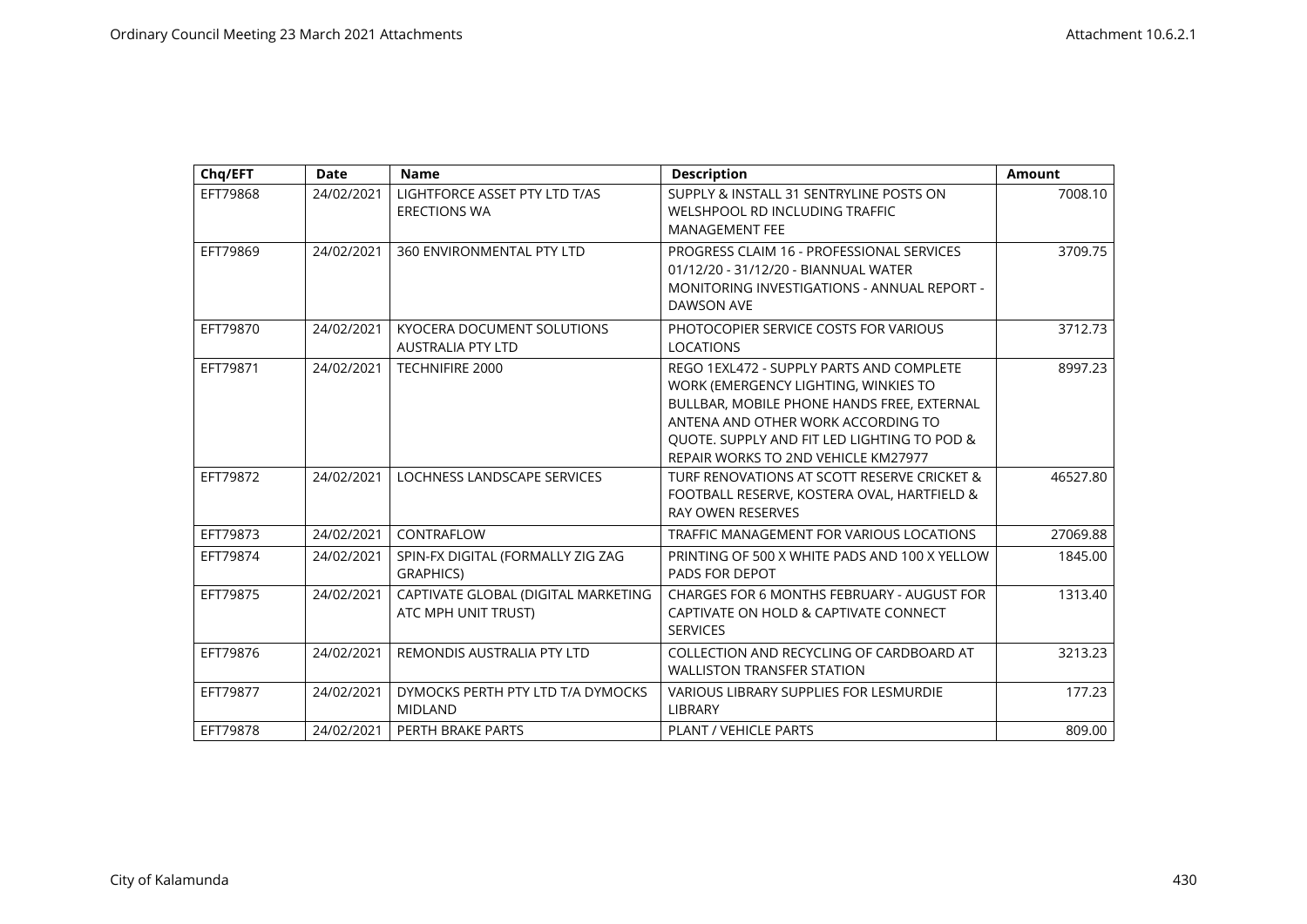| Chq/EFT  | <b>Date</b> | <b>Name</b>                                              | <b>Description</b>                                                                                       | <b>Amount</b> |
|----------|-------------|----------------------------------------------------------|----------------------------------------------------------------------------------------------------------|---------------|
| EFT79879 | 24/02/2021  | <b>VESTONE CAPITAL PTY LIMITED</b>                       | PHOTOCOPIER LEASE CHARGES FOR 2020/2021 -<br>OUARTER 1 - 04/01/21 - 31/03/21                             | 12424.23      |
| EFT79880 | 24/02/2021  | ENVIRONMENTAL HEALTH AUSTRALIA<br>(NSW) INC              | FOOD STANDARD CODE ONLINE TRAINING COURSE<br>FOR 1 STAFF                                                 | 22.00         |
| EFT79881 | 24/02/2021  | SPINIFEX SHEDS                                           | <b>BUILDING APPLICATION FEE REFUND</b>                                                                   | 61.65         |
| EFT79882 | 24/02/2021  | SHERRIN RENTALS PTY LTD                                  | PLANT EQUIPMENT HIRE FEES - PERIOD 01/01/21 -<br>31/01/21                                                | 8360.00       |
| EFT79883 | 24/02/2021  | TALIS CONSULTANTS PTY LTD ATF TALIS<br><b>UNIT TRUST</b> | <b>CONSULTANCY SERVICES - WALLISTON TRANSFER</b><br><b>STATION ENGINEERING WORKS</b>                     | 14448.50      |
| EFT79884 | 24/02/2021  | SUEZ RECYCLING & RECOVERY (PERTH)<br>PTY LTD             | BULK BIN SERVICES FOR GREEN AND MIXED WASTE<br><b>COLLECTIONS AND DISPOSAL</b>                           | 1300.97       |
| EFT79885 | 24/02/2021  | ORIX AUSTRALIA CORPORATION LIMITED                       | X3 ORIX DUAL CAB UTE - HIRE VEHICLES FOR CITY<br>OF KALAMUNDA - 31/12/20 - 31/01/21                      | 5296.50       |
| EFT79886 | 24/02/2021  | QIS PACKAGING                                            | SUPPLY & DELIVERY OF CARRY BAGS FOR ZIG ZAG<br><b>CULTURAL CENTRE</b>                                    | 245.11        |
| EFT79887 | 24/02/2021  | DAYTONE PRINTING PTY LTD                                 | PRINTING OF BROCHURES / INVITES FOR VARIOUS<br>LOCATIONS & PRINTING OF 2019/2020 ANNUAL<br><b>REPORT</b> | 1599.40       |
| EFT79888 | 24/02/2021  | CMA ECOCYCLE PTY LTD                                     | COLLECTION AND RECYLING OF GLOBES FROM THE<br><b>WALLISTON TRANSFER STATION</b>                          | 2305.11       |
| EFT79889 | 24/02/2021  | WEST TIP WASTE CONTROL PTY LTD                           | TIP FEES - REMOVAL & PROCESSING OF VARIOUS<br><b>WASTE</b>                                               | 13319.54      |
| EFT79890 | 24/02/2021  | ADVANCE PRESS (2013) PTY LTD                             | SUPPLY & DELIVERY OF VARIOUS SIGNAGE                                                                     | 792.00        |
| EFT79891 | 24/02/2021  | SEATADVISOR PTY LTD                                      | TICKET SALES FEES - CONTRACTED 2000, SOLD 833,<br>SHORTFALL 1167 - PERIOD 21/01/20 - 19/21/21            | 769.05        |
| EFT79892 | 24/02/2021  | <b>VENUE TECHNICAL SERVICES</b>                          | ANNUAL SAFETY AND MAINTENANCE OF FLY<br>SYSTEM KPAC THEATRE                                              | 880.00        |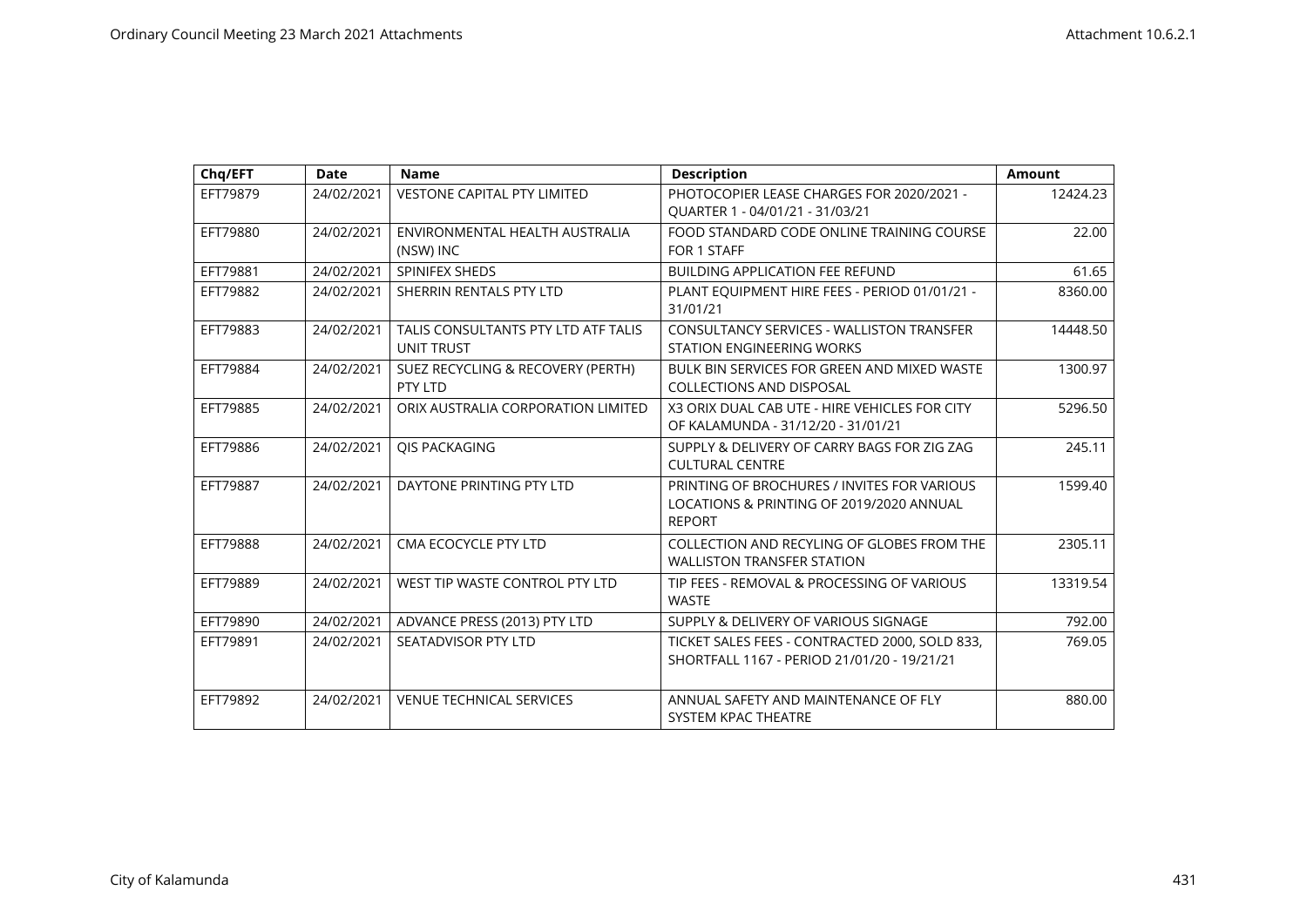| Chq/EFT  | <b>Date</b> | <b>Name</b>                                                             | <b>Description</b>                                                                                                                                                           | <b>Amount</b> |
|----------|-------------|-------------------------------------------------------------------------|------------------------------------------------------------------------------------------------------------------------------------------------------------------------------|---------------|
| EFT79893 | 24/02/2021  | BLUE STEEL ENTERPRISES PTY LTD T/A<br>FRONTLINE FIRE & RESCUE EQUIPMENT | MAINTENANCE EQUIPMENT / SUPPLIES FOR FIRE<br><b>AND RESCUE</b>                                                                                                               | 586.66        |
| EFT79894 | 24/02/2021  | <b>QUALITY PRESS</b>                                                    | PRINTING OF CONNECT NEWSLETTER SUMMER<br>2021                                                                                                                                | 6946.50       |
| EFT79895 | 24/02/2021  | BRETT DAVID INVESTMENTS PTY LTD T/A<br>SUCCESSFUL PROJECTS              | PROJECT MANAGEMENT SERVICES FOR<br>KALAMUNDA COMMUNITY CENTRE - JANUARY 2021                                                                                                 | 5950.28       |
| EFT79896 | 24/02/2021  | <b>WESTERN TREE RECYCLERS</b>                                           | <b>GREEN WASTE PROCESSING SERVICES AT</b><br><b>WALLISTON TRANSFER STATION</b>                                                                                               | 14784.00      |
| EFT79897 | 24/02/2021  | <b>CORSIGN WA PTY LTD</b>                                               | SUPPLIES OF SIGNAGE AND RELATED EQUIPMENT                                                                                                                                    | 1592.80       |
| EFT79898 | 24/02/2021  | URBAQUA LTD                                                             | DETAILED CIVIL CONSTRUCTION DESIGNS FOR<br>STAGE 2 FORRESTFIELD WOODLUPINE BROOK<br><b>LIVING STREAM</b>                                                                     | 9680.00       |
| EFT79899 | 24/02/2021  | BORVEK PTY LTD T/A ABLE WESTCHEM                                        | SUPPLY AND DELIVERY 20L ZONE FRESH (GENERAL<br>DISINFECTANT) @ \$95 ALCASAN HAND SANITISER 5L<br>@ \$47.50 2X DISPENSERS FOR HAND SOAP \$25.00<br><b>FOR RANGER SERVICES</b> | 211.75        |
| EFT79900 | 24/02/2021  | <b>ILLION AUSTRALIA PTY LTD T/A ILLION</b><br><b>TENDERLINK</b>         | ADVERTISING OF VARIOUS TENDERS FOR THE CITY                                                                                                                                  | 179.30        |
| EFT79901 | 24/02/2021  | TENNANT AUSTRALIA PTY LTD                                               | PLANT / VEHICLE PARTS                                                                                                                                                        | 1634.19       |
| EFT79902 | 24/02/2021  | <b>IBS&amp;G AUSTRALIA PTY LTD</b>                                      | BRAND RD LANDFILL AUDIT - VAR / REVIEW LFG<br>ADDENDUM REVIEW & PREPARE MAR, CLAIM<br><b>AGAINST VARIATION 6</b>                                                             | 5664.89       |
| EFT79903 | 24/02/2021  | GYMMASTER SOFTWARE - TRESHNA<br><b>ENTERPRISES LTD</b>                  | HIGH WYCOMBE STUDIO PACKAGE FOR THE 24/7<br><b>GYM MONTHLY CHARGES</b>                                                                                                       | 80.00         |
| EFT79904 | 24/02/2021  | BUZZ ENTERPRISES PTY LTD T/A SIFTING<br><b>SANDS</b>                    | REGULAR MAINTENANCE / SAND CLEAN TO<br><b>VARIOUS PLAYGROUNDS</b>                                                                                                            | 3326.40       |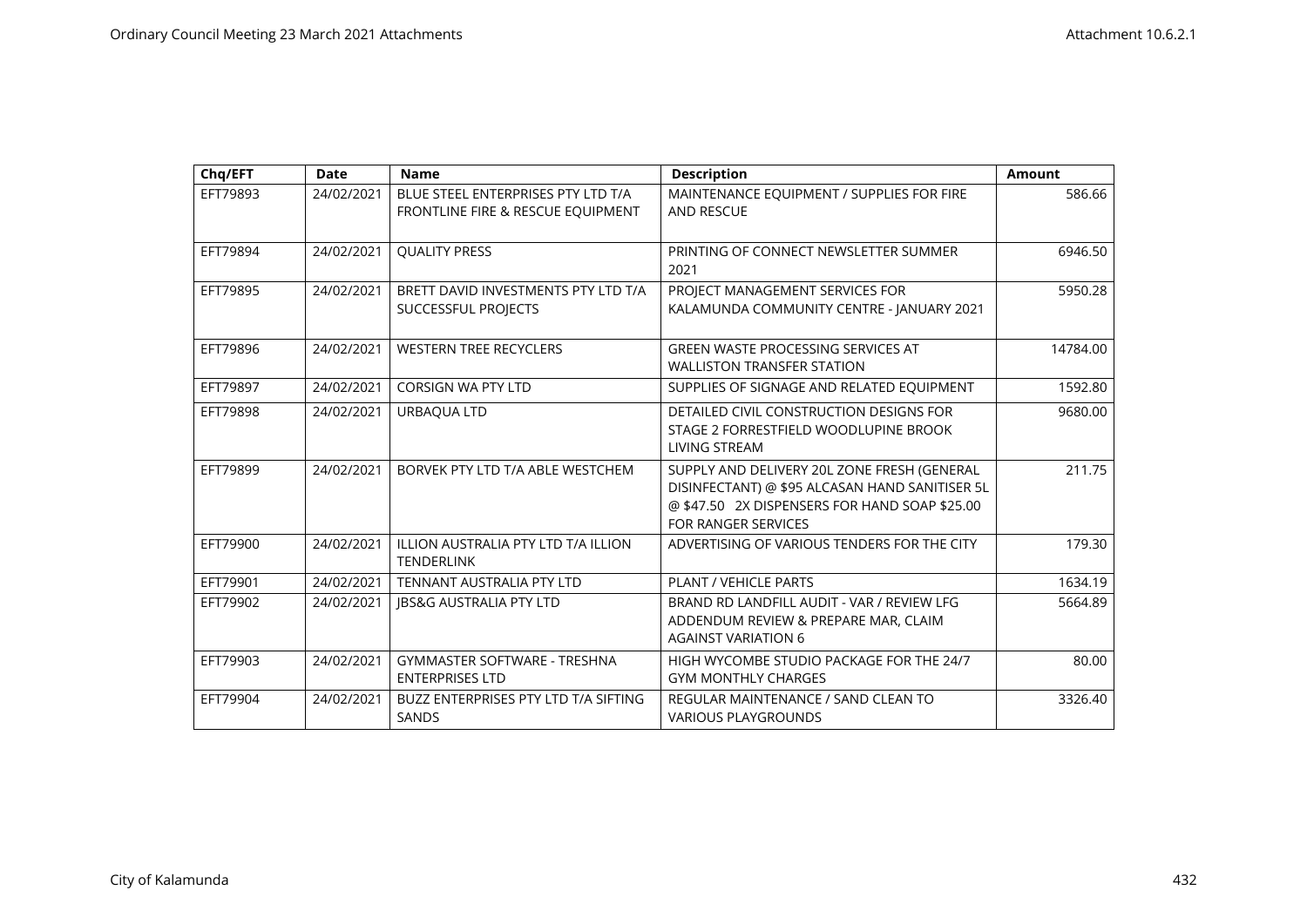| Chq/EFT  | <b>Date</b> | <b>Name</b>                                                   | <b>Description</b>                                                                                           | Amount   |
|----------|-------------|---------------------------------------------------------------|--------------------------------------------------------------------------------------------------------------|----------|
| EFT79905 | 24/02/2021  | <b>FOCUS AUDIOVISUAL PTY LTD</b>                              | AV SYSTEM INITIAL CALL OUT FEE AND FIRST HOUR<br>OF LABOUR FOR KALAMUNDA PERFORMING ARTS<br><b>CENTRE</b>    | 242.00   |
| EFT79906 | 24/02/2021  | TIM EVA'S NURSERY                                             | SUPPLY AND DELIVER OF VARIOUS PLANT SUPPLIES<br>FOR BRENTWOOD RD WATTLE GROVE                                | 3773.00  |
| EFT79907 | 24/02/2021  | <b>TREE WATERING SERVICES</b>                                 | STREET TREE WATERING SERVICES FOR NEWLY<br><b>PLANTED TREES</b>                                              | 17918.00 |
| EFT79908 | 24/02/2021  | PROTEK 247 BUILDING                                           | MAINTENANCE GUTTER CLEANING & REPAIRS AT<br><b>VARIOUS LOCATIONS</b>                                         | 4033.70  |
| EFT79909 | 24/02/2021  | <b>TOWN TEAM MOVEMENT LTD</b>                                 | PREPARATION OF DESIGNS OF DECORATIVE<br>ARTWORK FOR THE HALE TO DAWSON SHARED<br><b>PATH</b>                 | 4180.00  |
| EFT79910 | 24/02/2021  | NEWGROUND WATER SERVICES PTY LTD                              | SUPPLY AND INSTALL NEW RETICULATION SYSTEM<br>AT FLEMING RESERVE                                             | 9016.70  |
| EFT79911 | 24/02/2021  | <b>GLOBE AUSTRALIA PTY LTD</b>                                | SUPPLY, DELIVERY & APPLICATION OF FERTILISER AT<br><b>VARIOUS GOODS</b>                                      | 1089.00  |
| EFT79912 | 24/02/2021  | PAPERBARK TECHNOLOGIES PTY LTD                                | ARBORICULTURAL REPORT ON VARIOUS TREES AT<br>THE KALAMUNDA MEN'S SHED & 50 BAHEN RD<br><b>HACKETTS GULLY</b> | 1405.00  |
| EFT79913 | 24/02/2021  | <b>GRAFFITI SYSTEMS AUSTRALIA</b>                             | GRAFFITI REMOVAL & GRAFFITI PATROLS - 21/12/20<br>$-04/01/21$                                                | 6440.50  |
| EFT79914 | 24/02/2021  | SPRAYKING WA PTY LTD                                          | WEED CONTROL TO FOOTPATHS AND KERBS AT<br><b>VARIOUS LOCATIONS</b>                                           | 6022.50  |
| EFT79915 | 24/02/2021  | <b>LAFITTE CLOTHING PTY LTD</b>                               | SUPPLY & DELIVERY OF VARIOUS GOODS FOR ZIG<br><b>ZAG CULTURAL CENTRE</b>                                     | 1414.60  |
| EFT79916 | 24/02/2021  | PLACE LABORATORY PTY LTD AS TRUSTEE<br>FOR THE LAB UNIT TRUST | LANDSCAPE ARCHITECTURAL SERVICE AT<br>KALAMUNDA CENTRAL MALL - VARIATIONS TO<br>ACHIEVE SCOPE (V02)          | 11000.00 |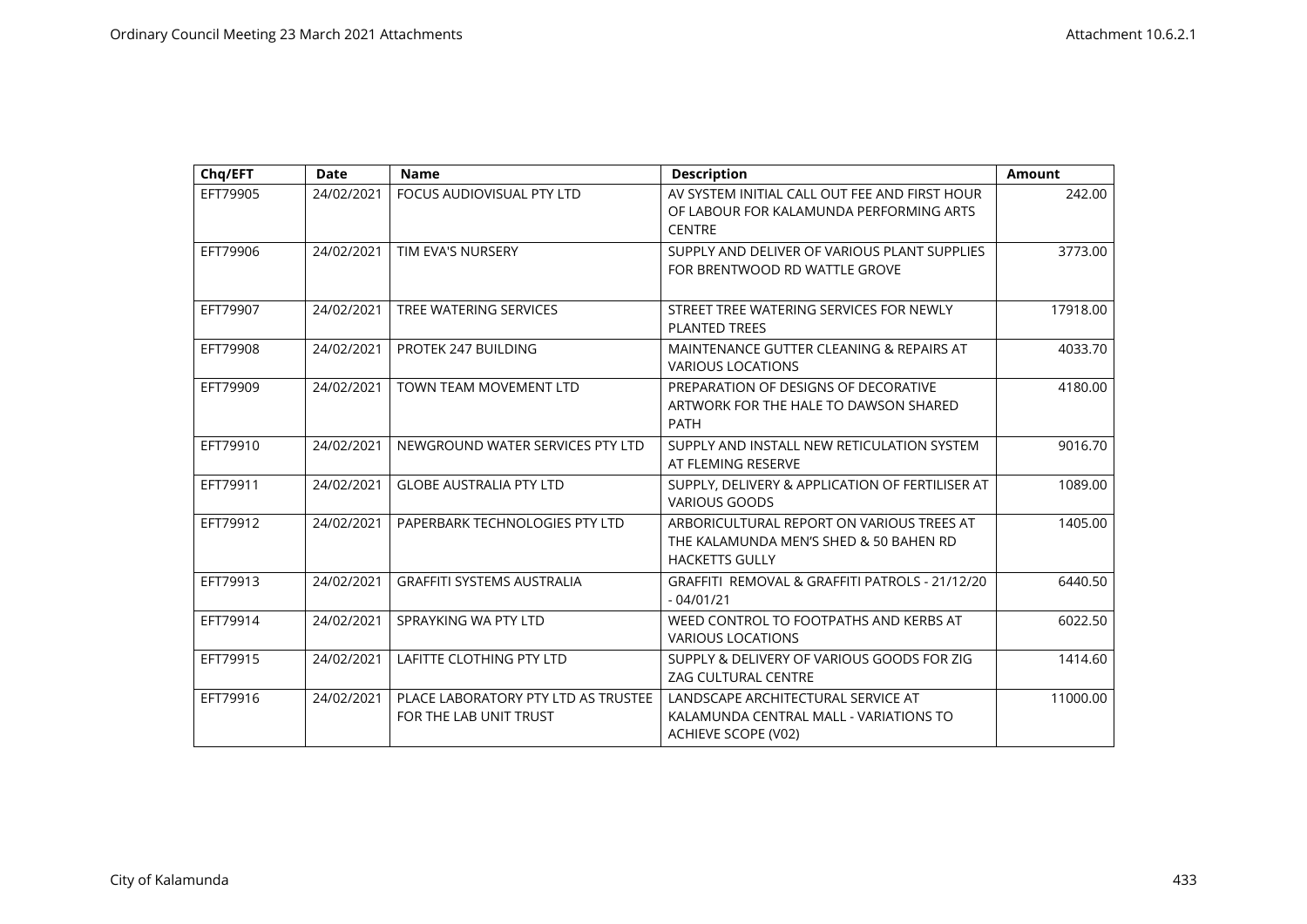| Chq/EFT    | <b>Date</b> | <b>Name</b>                              | <b>Description</b>                           | <b>Amount</b> |
|------------|-------------|------------------------------------------|----------------------------------------------|---------------|
| EFT79917   | 24/02/2021  | <b>IMCO AUSTRALASIA</b>                  | MG KRETE CONCRETE REPAIR - FOOTPATH          | 4840.00       |
|            |             |                                          | MAINTENANCE VARIOUS LOCATIONS                |               |
|            |             |                                          | THROUGHOUT THE CITY OF KALAMUNDA             |               |
| EFT79918   | 24/02/2021  | MODDEX GROUP PTY LTD                     | SUPPLY AND INSTALLATION FOR BALUSTRADE       | 68822.85      |
|            |             |                                          | INGROUND MOUNTED ON CANNING ROAD             |               |
|            |             |                                          | KALAMUNDA NEAR KALAMUNDA SENIOR HIGH         |               |
|            |             |                                          | <b>SCHOOL CROSSING</b>                       |               |
| EFT79919   | 24/02/2021  | NEW LEAF GALLERY PTY LTD                 | TABLE TOP FOR KALAMUNDA ROUND-A-BOUT         | 1650.00       |
| EFT79920   | 24/02/2021  | <b>LYPA PTY LTD</b>                      | 10% DEPOSIT - SUPPLY AND INSTALLATION OF THE | 14539.58      |
|            |             |                                          | NATURE PLAY UNIT FOR THE MELOWAY PARK        |               |
|            |             |                                          | UPGRADE, MAIDA VALE & LINCOLN RESERVE        |               |
|            |             |                                          | <b>FORRESTFIELD</b>                          |               |
| EFT79921   | 24/02/2021  | PERTH SAND SUPPLIES                      | SUPPLY OF TWO 6 WHEELER LOADS OF COURSE      | 594.00        |
|            |             |                                          | PINK RIVER SAND, FOR THE ELMORE WAY DOG      |               |
|            |             |                                          | PROJECT HIGH WYCOMBE                         |               |
| DD45186.1  | 02/02/2021  | AWARE SUPER PTY LTD                      | SUPERANNUATION CONTRIBUTIONS                 | 102679.80     |
| DD45186.10 | 02/02/2021  | STATEWIDE SUPERANNUATION TRUST           | SUPERANNUATION CONTRIBUTIONS                 | 548.39        |
| DD45186.11 | 02/02/2021  | <b>CBUS SUPERANNUATION</b>               | SUPERANNUATION CONTRIBUTIONS                 | 493.85        |
| DD45186.12 | 02/02/2021  | <b>REST SUPERANNUATION</b>               | SUPERANNUATION CONTRIBUTIONS                 | 3176.98       |
| DD45186.13 | 02/02/2021  | <b>BWMT SUPERANNUATION FUND</b>          | SUPERANNUATION CONTRIBUTIONS                 | 261.87        |
| DD45186.14 | 02/02/2021  | BT SUPER FOR LIFE                        | SUPERANNUATION CONTRIBUTIONS                 | 357.06        |
| DD45186.15 | 02/02/2021  | <b>HESTA SUPER FUND</b>                  | SUPERANNUATION CONTRIBUTIONS                 | 160.12        |
| DD45186.16 | 02/02/2021  | <b>COLONIAL 1ST STATE SUPERANNUATION</b> | SUPERANNUATION CONTRIBUTIONS                 | 949.34        |
| DD45186.17 | 02/02/2021  | AUSTRALIAN SUPERANNUATION                | SUPERANNUATION CONTRIBUTIONS                 | 7577.30       |
| DD45186.18 | 02/02/2021  | <b>HOSTPLUS PTY LTD</b>                  | SUPERANNUATION CONTRIBUTIONS                 | 1096.21       |
| DD45186.19 | 02/02/2021  | AMP SUPER LEADER                         | SUPERANNUATION CONTRIBUTIONS                 | 136.21        |
| DD45186.2  | 02/02/2021  | <b>SUNCORP SUPER</b>                     | SUPERANNUATION CONTRIBUTIONS                 | 160.41        |
| DD45186.20 | 02/02/2021  | <b>UNISUPER</b>                          | SUPERANNUATION CONTRIBUTIONS                 | 128.45        |
| DD45186.21 | 02/02/2021  | <b>MERCER SUPER TRUST</b>                | SUPERANNUATION CONTRIBUTIONS                 | 348.82        |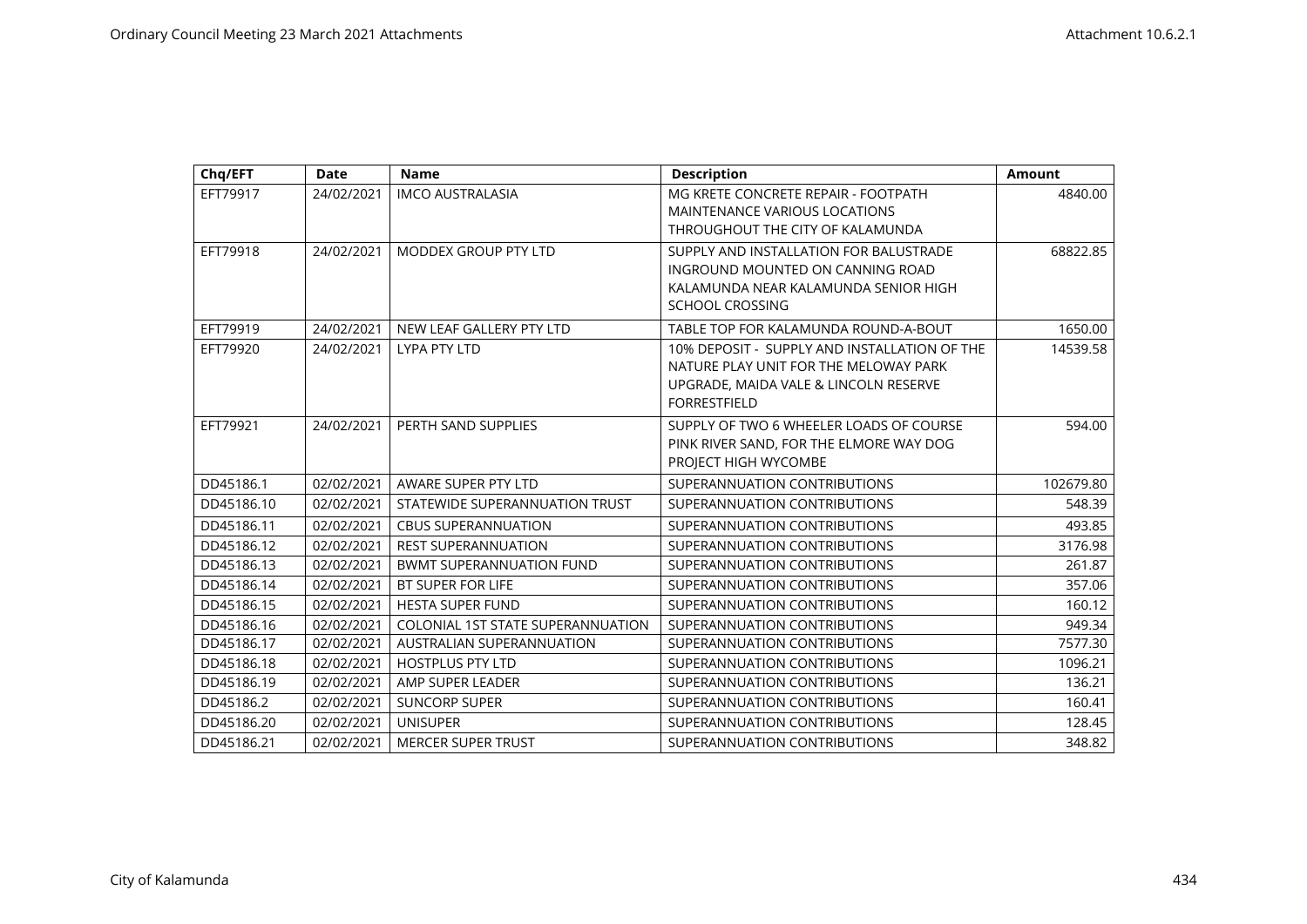| Chq/EFT    | <b>Date</b> | <b>Name</b>                                                               | <b>Description</b>           | <b>Amount</b> |
|------------|-------------|---------------------------------------------------------------------------|------------------------------|---------------|
| DD45186.22 | 02/02/2021  | <b>EQUIPSUPER</b>                                                         | SUPERANNUATION CONTRIBUTIONS | 139.61        |
| DD45186.3  | 02/02/2021  | <b>COMMONWEALTH BANK SUPER FUND</b>                                       | SUPERANNUATION CONTRIBUTIONS | 242.92        |
| DD45186.4  | 02/02/2021  | AMP SIGNATURE SUPER                                                       | SUPERANNUATION CONTRIBUTIONS | 248.65        |
| DD45186.5  | 02/02/2021  | ANZ SMART CHOICE SUPER                                                    | SUPERANNUATION CONTRIBUTIONS | 378.90        |
| DD45186.6  | 02/02/2021  | MLC MASTERKEY SUPER GOLD STAR<br><b>VERSION ACCOUNT</b>                   | SUPERANNUATION CONTRIBUTIONS | 299.29        |
| DD45186.7  | 02/02/2021  | <b>AMPLIFE LIMITED</b>                                                    | SUPERANNUATION CONTRIBUTIONS | 825.50        |
| DD45186.8  | 02/02/2021  | <b>AUSTRALIAN CATHOLIC</b><br>SUPERANNUATION & RETIREMENT FUND<br>(ACSRF) | SUPERANNUATION CONTRIBUTIONS | 297.47        |
| DD45186.9  | 02/02/2021  | THE TRUSTEE FOR DK ALWAYS<br>SUPERANNUATION FUND                          | SUPERANNUATION CONTRIBUTIONS | 505.53        |
| DD45234.1  | 02/02/2021  | AWARE SUPER PTY LTD                                                       | SUPERANNUATION CONTRIBUTIONS | 504.23        |
| DD45234.2  | 12/02/2021  | AWARE SUPER PTY LTD                                                       | SUPERANNUATION CONTRIBUTIONS | 157.04        |
| DD45254.10 | 16/02/2021  | THE TRUSTEE FOR DK ALWAYS<br>SUPERANNUATION FUND                          | SUPERANNUATION CONTRIBUTIONS | 505.53        |
| DD45254.11 | 16/02/2021  | STATEWIDE SUPERANNUATION TRUST                                            | SUPERANNUATION CONTRIBUTIONS | 548.39        |
| DD45254.12 | 16/02/2021  | <b>REST SUPERANNUATION</b>                                                | SUPERANNUATION CONTRIBUTIONS | 3121.71       |
| DD45254.13 | 16/02/2021  | <b>CBUS SUPERANNUATION</b>                                                | SUPERANNUATION CONTRIBUTIONS | 493.85        |
| DD45254.14 | 16/02/2021  | <b>BWMT SUPERANNUATION FUND</b>                                           | SUPERANNUATION CONTRIBUTIONS | 261.87        |
| DD45254.15 | 16/02/2021  | <b>BT SUPER FOR LIFE</b>                                                  | SUPERANNUATION CONTRIBUTIONS | 372.60        |
| DD45254.16 | 16/02/2021  | <b>HESTA SUPER FUND</b>                                                   | SUPERANNUATION CONTRIBUTIONS | 125.83        |
| DD45254.17 | 16/02/2021  | <b>CARE SUPERANNUATION</b>                                                | SUPERANNUATION CONTRIBUTIONS | 51.14         |
| DD45254.18 | 16/02/2021  | <b>COLONIAL 1ST STATE SUPERANNUATION</b>                                  | SUPERANNUATION CONTRIBUTIONS | 947.17        |
| DD45254.19 | 16/02/2021  | AUSTRALIAN SUPERANNUATION                                                 | SUPERANNUATION CONTRIBUTIONS | 6813.67       |
| DD45254.2  | 16/02/2021  | <b>SUNCORP SUPER</b>                                                      | SUPERANNUATION CONTRIBUTIONS | 374.28        |
| DD45254.20 | 16/02/2021  | <b>HOSTPLUS PTY LTD</b>                                                   | SUPERANNUATION CONTRIBUTIONS | 1056.55       |
| DD45254.21 | 16/02/2021  | AMP SUPER LEADER                                                          | SUPERANNUATION CONTRIBUTIONS | 172.54        |
| DD45254.22 | 16/02/2021  | <b>UNISUPER</b>                                                           | SUPERANNUATION CONTRIBUTIONS | 48.17         |